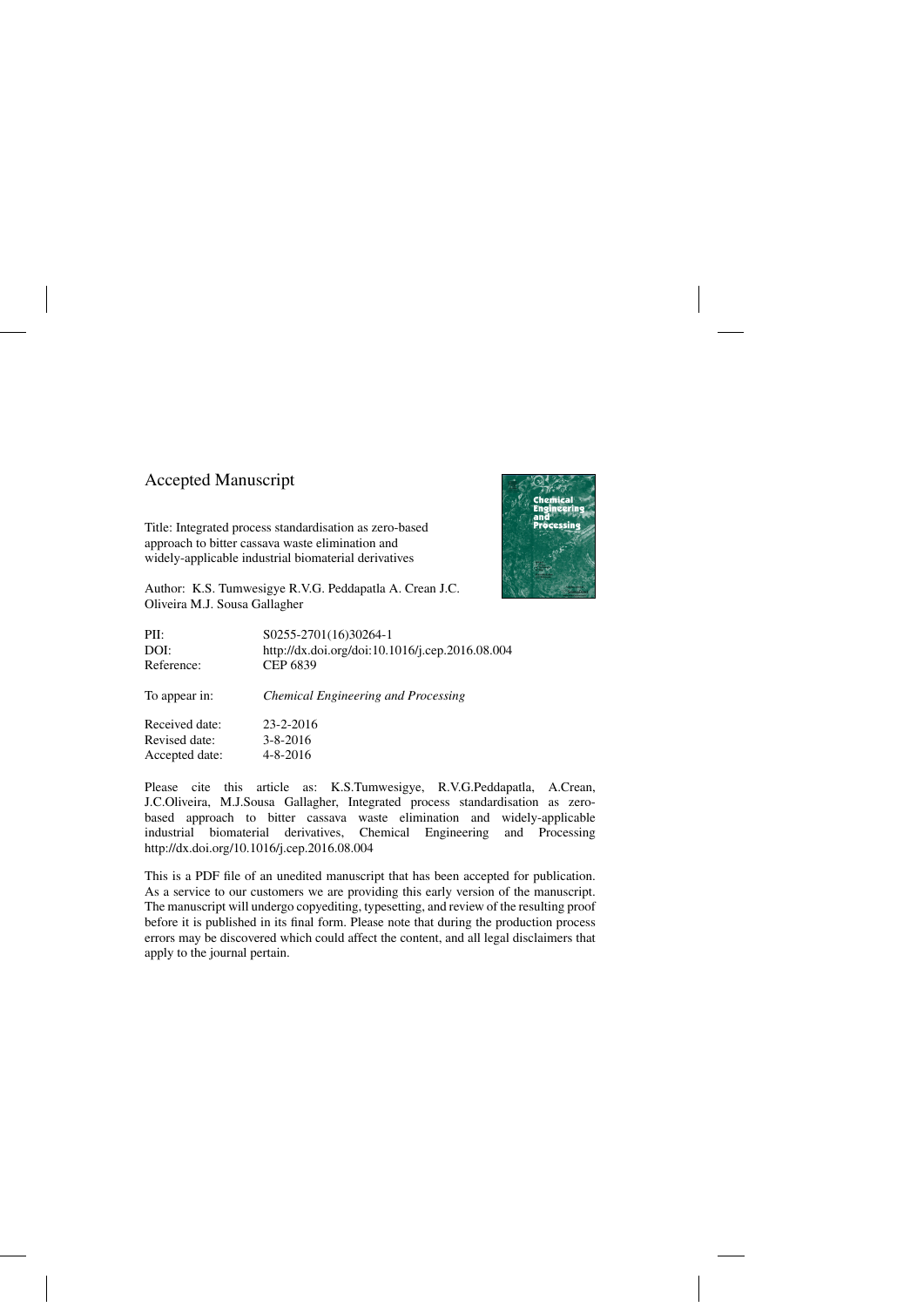<AT>Integrated process standardisation as zero-based approach to bitter cassava waste elimination and widely-applicable industrial biomaterial derivatives

<AU>K.S. Tumwesigye<sup>a,b</sup>, R.V.G. Peddapatla<sup>c</sup>, A. Crean<sup>c</sup>, J.C. Oliveira<sup>a</sup>, M.J. Sousa Gallagher<sup>a\*</sup> [##Email##m.desousagallagher@ucc.ie##/](mailto:%23%23Email%23%23m.desousagallagher@ucc.ie%23%23)Email##  $\langle$ AU> <AFF><sup>a</sup>Process & Chemical Engineering, School of Engineering, University College Cork, Ireland <AFF><sup>b</sup>National Agricultural Research Laboratories, NARO-Kawanda, Uganda <AFF>School of Pharmacy, University College Cork, Ireland

<PA>University College Cork, Ireland, School of Engineering, Process & Chemical Engineering, Food Science Building, room 308, College Road, Cork, Ireland. Tel.: +353 (0)21 4903594; Fax: +353 (0)21 4270249.

<ABS-Head><ABS-HEAD>Graphical abstract

 $<$ ABS-P $>$ 

<ABS-P><xps:span class="xps\_Image">fx1</xps:span>

<ABS-HEAD>Highlights► Integrated methodology for production of intact Bitter-Cassava-BioPolymer Derivatives ► Optimal processing parameters which defines the global desirability ► Standardised methodology by validation of optimal BC-BPD ► Standardisation impact on BC-BPD's physical and chemical properties ► Sustainable, low-cost, efficient BC-BPD production for broad range of applications

#### **<ABS-HEAD>Abstract**

<ABS-P>Integrated standardised methodology for biopolymer derivatives (BPD) production from novel intact bitter cassava was demonstrated by desirability optimisation of simultaneous release, recovery, cyanogenesis (SRRC) process. BPD were evaluated for yield and colour using buffer (0,2,4 % v/v), cassava waste solids (15,23,30 % w/w), and extraction time (4,7,10 minutes). Nearly all the root was transformed into BPD, with higher yield and colour in comparison to starch extrinsically processed. Maximum global desirability, predicted efficient material balance, buffer 4.0 %w/v, cassava waste solids 23 %w/w and extraction time, 10 minutes, producing BPD yield, 38.8 % wb Validation using buffer, 3.3 % w/v, cassava waste solids, 30 % w/w and extraction time, 10 minutes, produced 40.7 % wb BPD. SEM, DSC, TGA, FTIR and moisture barrier analyses revealed a uniform microstructure and high thermal stability of BPD and film, thus demonstrating efficient performance of the standardised integrated methodology. Hence, processing intact cassava root as a standardised integrated methodology could be used to produce sustainable low cost BPD for a broad range of applications.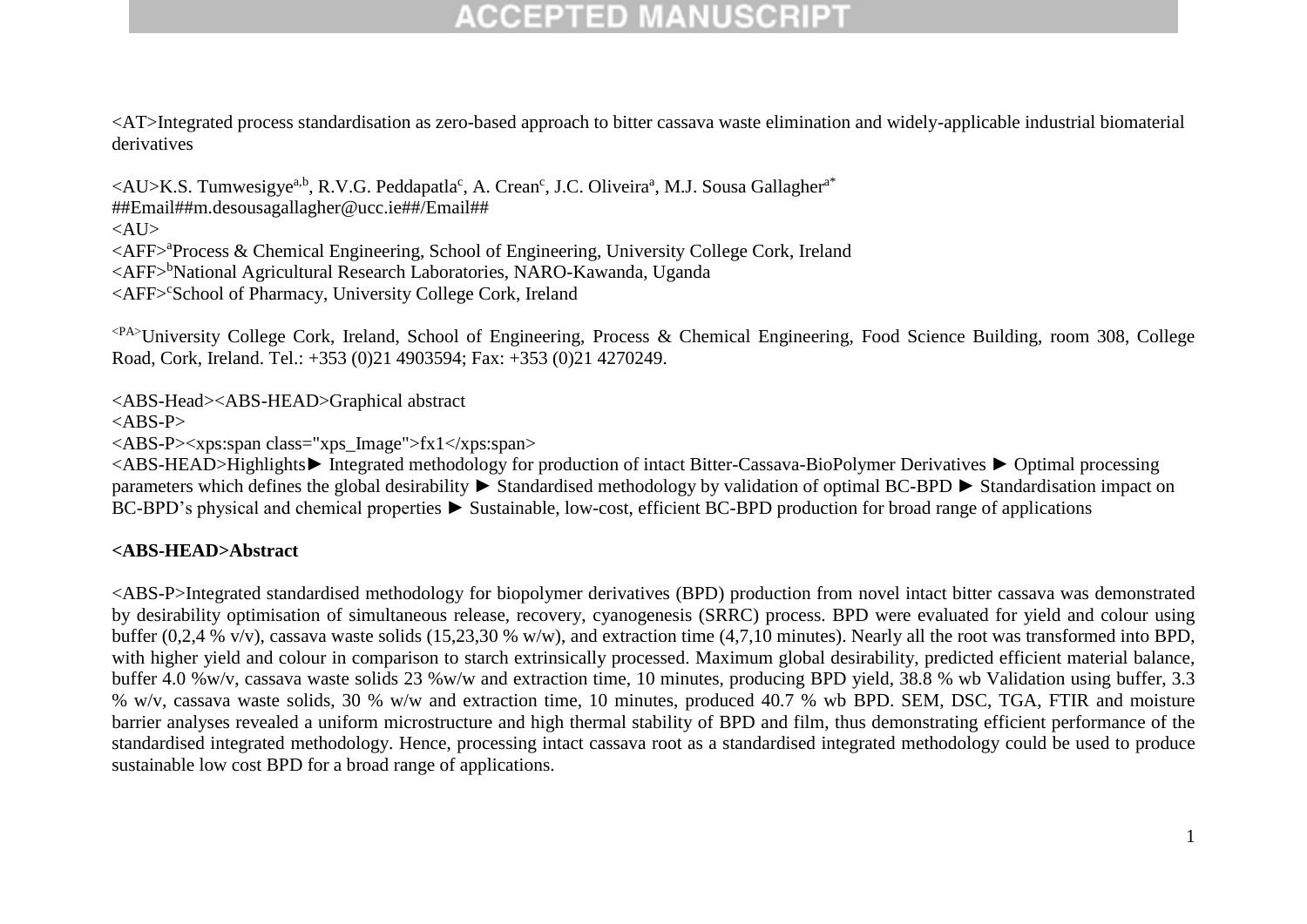<ABS-P>Methodologies designed around standard integrated procedures, matching zero-based approach to contamination, are novel strategies, and if used effectively can eliminate cassava wastes and recover BPD resources as sustainable biomaterials. <KWD>Keywords: bitter cassava; optimization; desirability; standardization; biopolymer derivative

#### <H1>1. Introduction

Environment-borne cassava wastes represent a potential economic source of biopolymer derivative cellulose, hemicellulose, pectin, lignin and starch (Babayemi, Ifut, Inyang, & Isaac, 2010; Hermiati, Mangunwidjaja, Sunarti, Suparno, & Prasetya, 2012). Cassava waste solids could support the sustainable production of low-cost industrial bioproducts such as food and non-food added value products. The global turnaround concept of regarding waste as a worthless material to the idea of a high demand secondary material resource has widened value-added waste research. Currently, research emphasis is focused more on waste minimisation than waste recycling (Ezejiofor, Enebaku, & Ogueke, 2014). Among the cassava varieties, bitter cassava contributes a greater amount of disposed environmental waste, >16 % (Tumwesigye, Oliveira, & Sousa-Gallagher, 2016) as compared to sweet cassava, 0.5 % (Edama, Sulaiman, & Abd.Rahim, 2014). Unfortunately, bitter cassava (BC) waste minimisation, has not yet received much attention, therefore the environmental accumulation of BC wastes has been inevitable. Traditionally, there have been initiatives to transform BC into food and other low-value products such as fermented crude ethanol and flour (Tumwesigye, 2014), gari (Akinpelu, Amamgbo, Olojede, 2011). However, total cyanogens, inherent in these varieties and poor processing methodologies have impeded the efforts with negative environment impacts. Meanwhile, sweet cassava starch production, using reinforcements and modifications of biopolymer derivatives (SC-BPD) for various applications have also been studied (Raabe et al., 2015; Versino, López, & García, 2015). Although, such procedures require high energy leading to higher production costs. Moreover, starch processing using added cellulose materials, have been limited by non-uniformity and less compatibility (Azwa, Yousif, Manalo, & Karunasena, 2013; Oliveira et al., 2015), requiring further additional chemical and physical modifications and costs. Recently, a novel methodology, using simultaneous release, recovery and cyanogenesis (SRRC), to transform intact BC wastes into safe (total cyanogens, <1.0 ppm) BPD with significant high yields, has been reported (Tumwesigye et al., 2016). Due to these findings, SRRC methodology could be successfully employed to produce safe intact BC-BPD. Standardising methods of producing materials could ease the choice and cost of formulations, by defining the design space (Boukouvala *et al*., 2010; Djuriš *et al*., 2012), processing parameters and material functional properties, which could lead to the engineering design of tailored food and non-food added value products. Design of experiments (DOE) has been successful in simultaneous investigation of the effect of multiple variables, to determine the most efficient and economic matrix formulations needed for optimal formulations (Steele et al., 2012; Amiri, & Sabour, 2014; Tapia-Blácido et al., 2014). Robust production processes provide methodologies for balancing desired material properties with processing parameters, marginal costs and maximum functionality. Desirability function approach is extensively employed in the optimization of multiple response processes, in which the operating parameters provide the ``most desirable'' responses (Harrington, 1965; (Hsieh, 2006). In this study ``Pareto front approach'' was explored to determine possible optimal solutions known as Pareto solutions or Pareto fronts. According to Tomoiagă *et al*. (2013), allocations to parameter choices are made in such a way that tradeoffs ensure unequal distribution, in which one factor is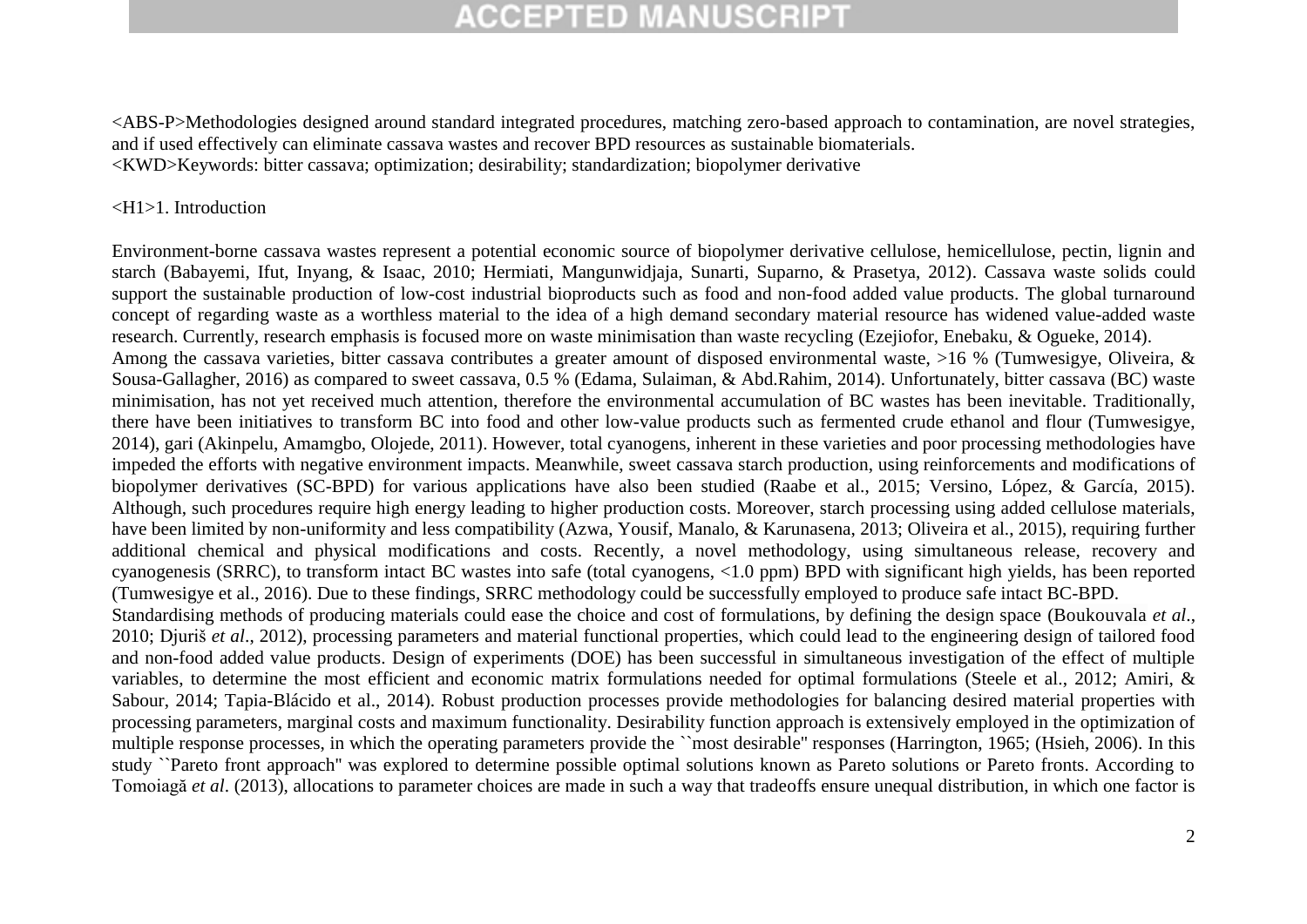constrained in place of the alternative so as to find feasible choices that lie on the Pareto front. It is worth noting that choices on a Pareto frontier are Pareto efficient and non-dominated by any other choice.

In order to broaden ways of modifying native polysaccharides and produce new materials for the utilisation of cassava in food packaging and other potential industries, customised methods that ensure combined release of BPD are necessary.

To the best of our knowledge SRRC, integrated process, optimisation of BC-BPD production, to minimise production costs, and standardisation of design methodology have not been studied. Thus, it was justifiable to develop a standardised integrated sustainable low-cost methodology to produce BPD from novel intact BC root.

The purpose of this study was to develop an integrated standardised process methodology for novel intact BC-BPD recovery, and evaluate its impact on BPD. The optimum processing parameters necessary to obtain maximum yield and colour as defined by maximum global desirability, and development of a standardised methodology by validation of optimal BPD were investigated. The potential of applying BC-BPD as food and non-food material was determined by assessing the effect of standardised methodology on BPD's quality (physical, chemical and safety), and film moisture barrier characteristics.

<H1>2. Materials and methods

<H2>2.1 Integrated process methodology for production of novel intact BC-BPD

<H3>2.1.1 Intact bitter cassava preparation

Bitter cassava, Tongolo, procured from farmers' fields, Northern Uganda was separated from soil debris, placed in ice boxes, transported to the laboratory and kept at  $-20^{\circ}$ C for further use.

<H3>2.1.2 Integrated process methodology

Production of biopolymer derivatives followed the procedure developed earlier for peeled and intact roots via the simultaneous release, recovery and cyanogenesis (SRRC) process (Tumwesigye et al., 2016) with slight modifications. Mechanical tissue rupture and cell disruption of intact bitter cassava (BC) roots were performed using motorised method in a high-speed grating pulper (6,000 g).

SRRC was found to be crucial in the biopolymer derivatives (BPD) production as the process release stage and processing parameters influenced positively the yield and properties of BPD (Tumwesigye et al., 2016). Effects of various parameters at three levels, buffer, 0, 2, 4 % v/v, cassava waste solids, 15, 23, 30 % w/w, and extraction time, 4, 7, 10 minutes on biopolymers yield and colour were evaluated using a pre- designed experiment (subsection 2.3.1). During biopolymers' release stage, 100 g of pulp mass was mixed with 100 ml of various extraction buffers in a commercial blender (500 W Breville IHB086 Hand Blender), and the mixtures homogenised according to set time (Table 1) at ambient temperature (20 - 23ºC). The buffers used in release and recovery, i.e., sodium chloride (≥99 % AR) and conc. sulphuric acid (99.9 %) were analytical grade from Sigma Aldrich (Ireland).

Recovery was achieved by centrifuging the slurry at  $8.000$ g,  $5\text{-}7\text{°C}$  for 10 minutes, washing in deionised water (3x) and drying semi-dehydrated coarse pulp in an air-circulating, temperature  $(30\pm5^{\circ}C)$ , relative humidity  $(30-40\% \text{ RH})$ , and constant weights obtained after 9h. The dried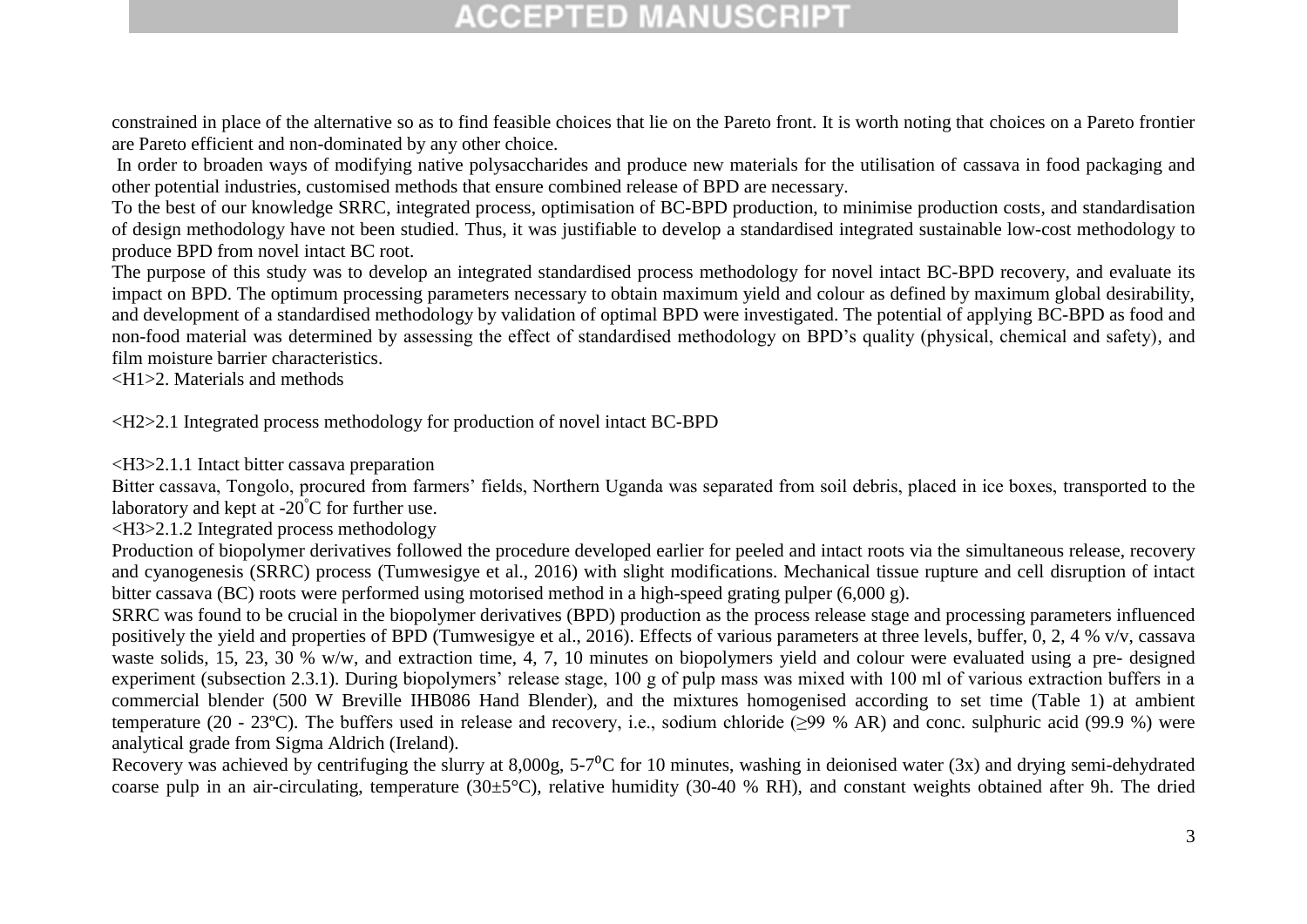samples were weighed, colour measured and milled to a fine powder using an analytical grinder (IKA Yellowline-RA 10, Germany) and kept refrigerated  $(4 - 7<sup>0</sup>C)$  between tests and further use.

<H2>2.2 Optimisation via desirability approach and statistical analysis

<H3>2.2.1 Factorial and Box-Behnken response surface experimental design

The BPD production was performed using a factorial and Box-Behnken response surface experimental design methodology. The individual factors and levels chosen for Box-Behnken design are shown in Table 1.

A factorial analysis was defined to determine the functional relationship between processing parameters and yield, colour responses, and their combined interaction effects.

Yield was defined as the percentage of constant weight dried powder recovered from initial mass of 100 g roots, and determined in triplicates.

Colour difference (ΔE) was determined according to Ramirez-Navas & Rodriguez de Stouvenel, (2012) using CR-400 Chroma Meter, Konica Minolta Sensing Japan without major changes. Measurements were taken, in triplicates, on derivative powders and BI each, and mean values used in CIELAB L\*, a\*, b\* using the eqn. 1 as described (Sharma, Wu, & Dalal, 2005).

 $\Delta E = \sqrt{\left[ (\Delta L'/S_L)^2 + (\Delta C'/S_C)^2 + (\Delta H'/S_H)^2 + R_T (\Delta C'/S_C) (\Delta H'/S_H) \right]}$ 

where ΔE, differences between sample and standard (S) colour parameters; S is background colour reference parameters; √, square root symbol; k<sub>L</sub> k<sub>C</sub> k<sub>H</sub>, parametric weighting factors;  $ΔL' ΔC' ΔH'$ , lightness, chroma and hue differences.

A statistical analysis and individual parameter empirical model equations for yield and colour were performed as reported (Vicente, Martínez, & Aracil, 2007) with slight modifications. The design matrix for both processing parameters (actual/coded independent variables) and responses (yield and colour), with a total of 15 experimental runs are presented in Table 1. Each run was an average of 3 replicates. Data was fitted to four models (linear, combined two factor interaction, quadratic) in order to describe the adequacy of the experimental linear models and determine the second order polynomial equations, their regression coefficients and  $\mathbb{R}^2$  values. The aliased cubic model was not considered for analysis. Analysis of variance (ANOVA) was used for regression coefficient determination, lack-of-fit test and significance of curvature effect. The model adequacy was determined by lack-of-fit test, residual analysis and coefficient of determination  $(R^2)$  and illustrated visually by contour plots. Following, processing parameters were harmonised with properties to determine significant effects for optimisation purposes.

<H3>2.2.2 Simultaneous optimisation using desirability function

Response surface methodology was applied to quantify factor-response associations in simultaneous determination of optimal processing parameters considering yield and colour by desirability function. Consideration of waste solids reinforced starch was important in order to gauge intact bitter cassava ability to produce biopolymer derivatives with desirable yield and colour (towards brighter colours). The lower and upper limits were set for buffer (2 and 4 % v/v), cassava-rich waste solids (15 and 30 % w/w) and extraction time (4 and 10 minutes).

The simultaneous optimisation (desired functional combination) of buffer concentration, waste solids, extraction time (material balance) and biopolymer derivatives yield and colour were achieved by a desirability (D) approach (eqn. 2) and suggested by Derringer, (1980). The method is reported widely in literature but also common for multiple responses optimisation in many industrial applications.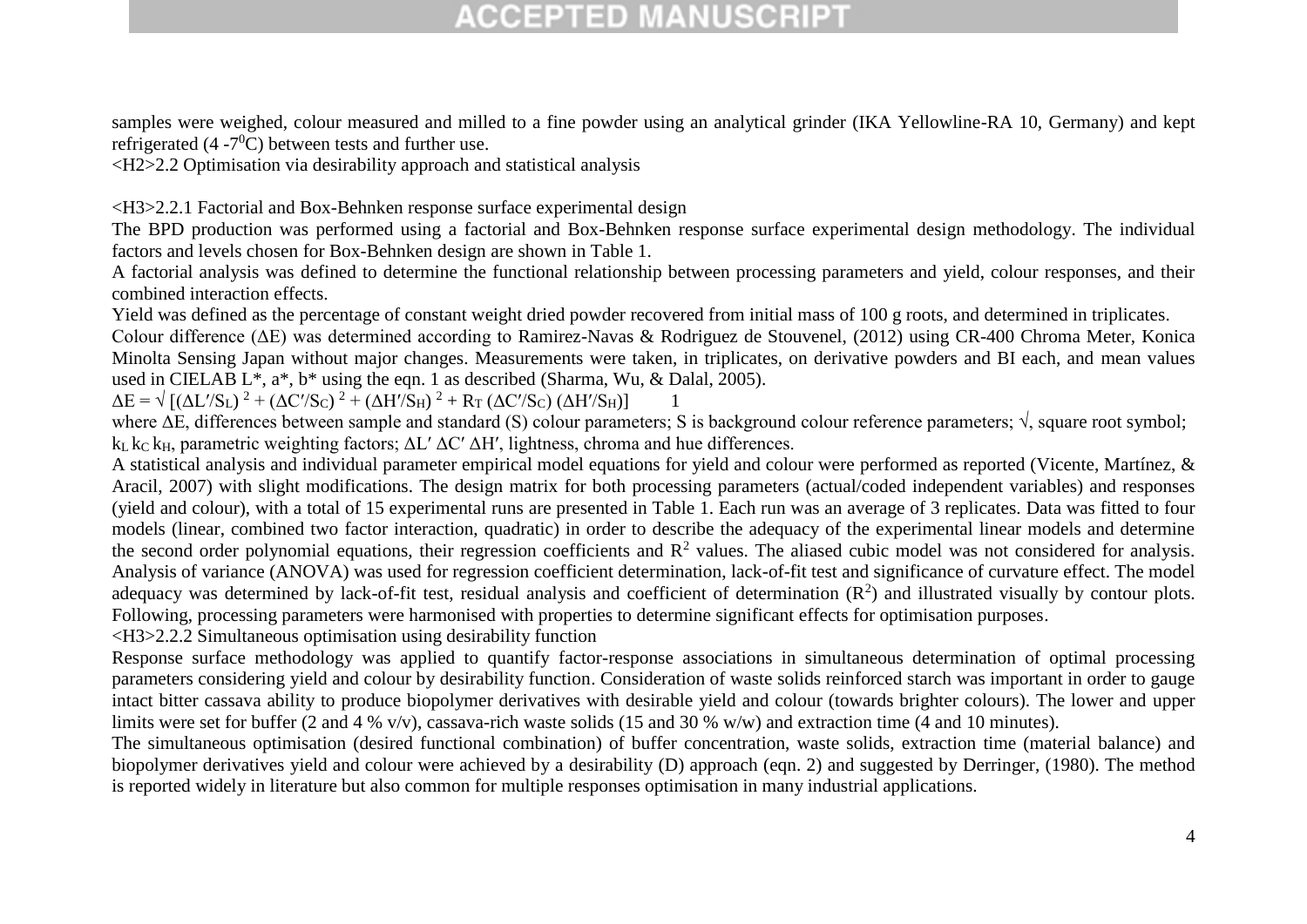### $D = [d_y (Y) \times d_c (C)]^{1/n}$  2

where, D, desirability; Y, yield (%);  $d_y$  (Y), yield desirability function, C, colour difference ( $\Delta E$ );  $d_c$  (C), colour desirability function; n, responses (n=2); dy (Y) and d<sub>c</sub> (C) = 0, perfectly undesirable;  $d_v$  (Y) and  $d_c$  (C) = 1, perfectly desirable.

Desirability function methodology determines the working (active) parameters (independent variables), which provide the best desirable responses (dependent variables). For a given dependent variable  $Y_i(x)$ , a desirability (D) function  $d_i(Y_i)$  assigns solid to 1" numbers to possible values of Y<sub>i</sub>, with  $d_i(Y_i) = 0$  (entirely undesirable Y<sub>i</sub> value) and  $d_i(Y_i) = 1$  (absolutely desirable Y<sub>i</sub> value). Individual desirabilities (Ds) by

geometric mean give a global desirability (GD), such that,  $= |d_1(Y_1)^* d_2(Y_2)^* d_3(Y_3) \dots d_{\infty}(Y_{\infty})|$ 1 e) and  $d_i(Y_1) = 1$  (absolutely desirable  $Y_i$  va<br>=  $\left[ d_1(Y_1)^* d_2(Y_2)^* d_3(Y_3) \dots d_{\infty}(Y_{\infty}) \right]^{\frac{1}{\infty}}$ , wh , where, α, number of dependent variables (responses). Practically, if any response is completely undesirable, i.e.  $d_i(Y_i) = 0$ , then  $GD = 0$ . Thus, according to (Derringer, 1980), a response can be assigned a target, minimised or maximised (optimised). The whole concept is illustrated in concept 1

Power (exponent), s and t, determine how essential it is to hit the target value. For  $s = t = 1$ , the desirability function increases linearly towards **Ti**; for  $s < 1$ ,  $t < 1$ , the function is convex, and for  $s > 1$ ,  $t > 1$ , the function is concave.

In this study, for biopolymer yield, the desirability function demanded maximisation while colour difference minimisation. To achieve the preceding situation, the criteria set for material balance was: buffer, maximise concentration (range  $0 - 4$  % w/v); waste solids, in range content  $(15 - 30 %$  w/w); extraction time, maximise frequency (range  $4 - 10$  minutes).

Statistica 7.1 software (StatSoft Inc., Tulsa, USA) was used for experimental design, quadratic model buildings, response surfaces and charts generation, and numerical and graphical optimization.

<H2>2.3 Standardisation of integrated process methodology by validation of optimal models'

Standardised methodology by validation of optimisation was accomplished by running experiments using optimal formulations. Results thereof were compared with optimal values in order to set standards for intact BC-BPD production.

Scenarios were developed based on set objectives i.e. 'minimise', 'in the range' and 'maximise', and using Design Expert (Version 9.0.4.1, State-Ease, Inc. 2015, Minneapolis, USA) and non-repetitive permutation approach, the most promising scenarios with the highest desirability (D) were found to better describe optimisation process.

In addition, a maximum global desirability (GD) was achieved for both parameters and responses, and predicted the optimal processing parameters from the material balance.

<H2>2.4 Impact of standardisation on Biopolymer derivatives and packaging film moisture barrier properties

<H3>2.4.1 Effect on total cyanide decontamination and BPD appearance

Biopolymer derivatives safety and appearance were determined by running two related experiments: i) testing the effect of ionic buffer (0, 2, 4 % w/v), waste solids (15, 23, 30 % w/v), and sodium bisulphite (1, 2, 3 % w/w of waste solids) on total cyanogens (TC) and colour difference (∆E);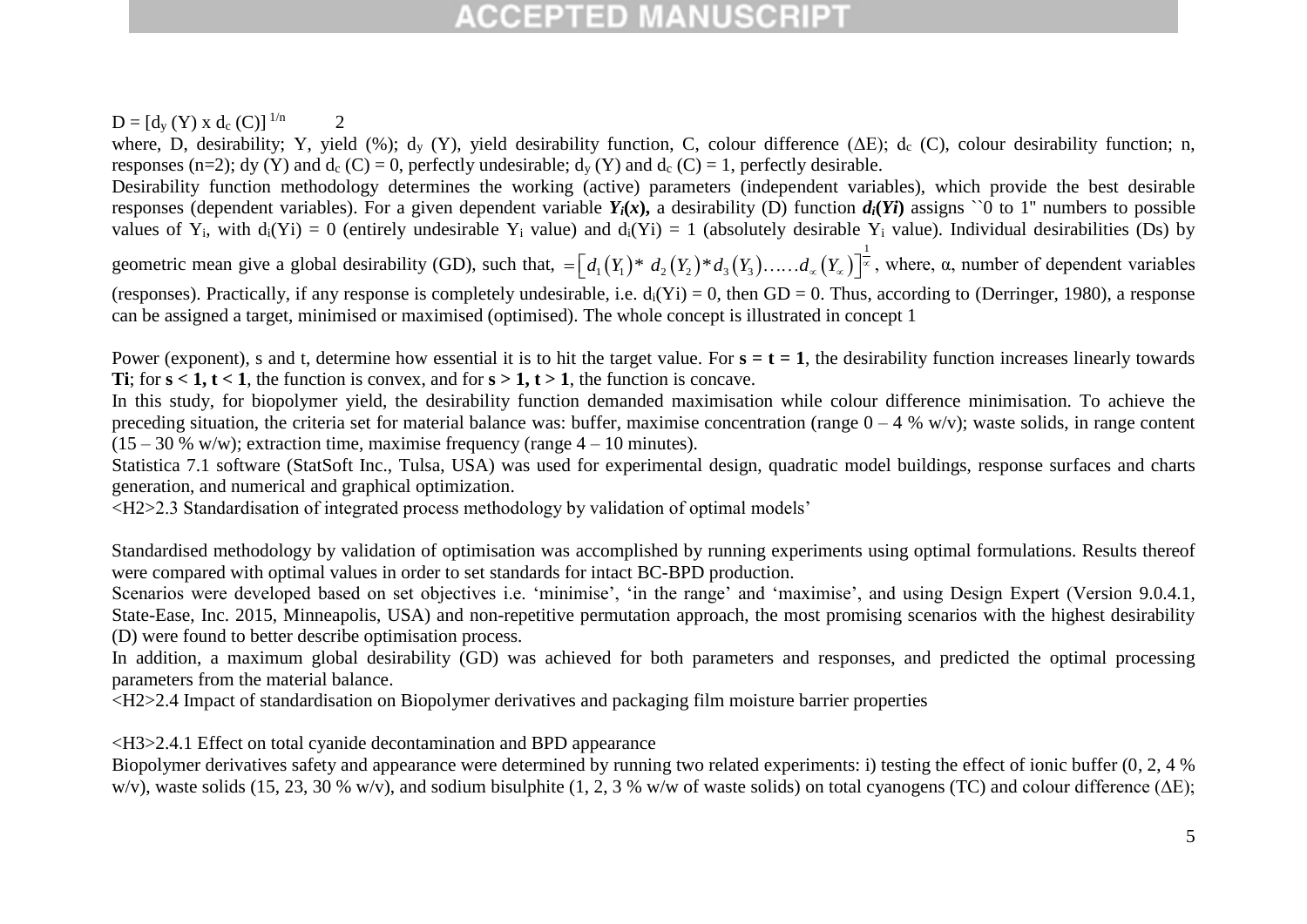and ii) sodium chloride (0, 1.5, 3 M), sulphuric acid (0, 25, 50 mM), and peeling (peeled, intact) on TC. The TC was determined using the cyanide kit developed by Bradbury *et al.* (1999) while ∆E was measured as described in section 2.3.1.

<H3>2.4.2 Microstructure and chemical

Biopolymer derivatives microstructural properties were examined using Scanning Electron Microscope (SEM), JSM-5510 (Jeol Ltd., Tokyo, Japan). A small amount of derivatives powder was placed on stubs using double-sided carbon tape to form a very thin layer and leaving a space on either side of the strip to allow clear observation of surfaces and cross section. Prior to capturing SEM images, powder stubs were spluttered with a thin layer of gold. Powder stubs were subjected to a focus magnifications as high as 20 000x and images capture between 200x and 30 000x magnification and intensity of 5 kV.

Biopolymer derivatives were analysed for their chemical composition and their possible interactions resulting from use of intact root and modification by SRRC using Fourier transform infrared spectroscopy (FTIR). A small sample of the derivative powder was mixed with potassium bromide in a mortar while under the lamp heater, converted into thin pellets using a timed pneumatic press for 20 seconds and placed in the sample holder. The spectra were recorded with an UV/Vis spectrum one FTIR spectrometer (Perkin Elmer Lambda 35, USA), frequency range of 4000–400 cm<sup>-1</sup> and 4cm<sup>-1</sup> resolution in the transmittance and absorbance modes for individual spectrum with 30 scans at room temperature.

 $-H3>2.4.3$  Thermal

Biopolymer derivatives thermal analysis, glass transition (Tg) and melting (Tm) temperatures and crystallinity (C), was conducted using a differential scanning calorimeter (DSC 200 F3) equipped with a thermal analysis data station. A hermetically sealed DSC pan with fresh derivative powder (10 mg), together with a reference empty pan were heated from 20 to 250°C at a rate of 10°C/min, cooled back rapidly to 20°C and reheated at a rate of 5°C/min to 250°C to give them thermal history. Tg, Tm, ΔH and C were calculated using the built in software and determined by considering the heat capacity change observed on the second heating.

Thermogravimetric analysis was carried out to establish thermal stability of derivatives using TG Analyser (Spectrum 500) and analysed by the Universal Analysis 2000, New Castle USA) between  $30^0$ C and  $500^0$ C, heating rate of  $20^0$ C/min, nitrogen flow of 60 mm/min. Prior to analysis, each sample was corrected against a background scan. All samples were evaluated in triplicate and mean measurements reported. <H3>2.4.4 Moisture adsorption

Thermoplastic derivative powder (100g) was dried (48 h) in a vacuum oven (60<sup>0</sup>C) and cooled in a desiccator (2 h). Its moisture content was 8 % dry weight basis. The sample was placed in different relative humidity (10-90% RH) using different saturated salt solutions (LCl, CH3COOK, MgCl<sub>2</sub>, K<sub>2</sub>CO<sub>3</sub>, Mg (NO<sub>3</sub>)<sub>2</sub>, NaBr, NaCl, KCl, K<sub>2</sub>SO<sub>4</sub>) at 20<sup>o</sup>C). Weight gains by the moisture-adsorbed powder, at regular interval (every 48 h), were obtained using an analytical balance (precision, 0.0001 g). Moisture adsorbed was reported as a percentage on dry weight basis. Three replicates were run.

<H3>2.4.5 Film preparation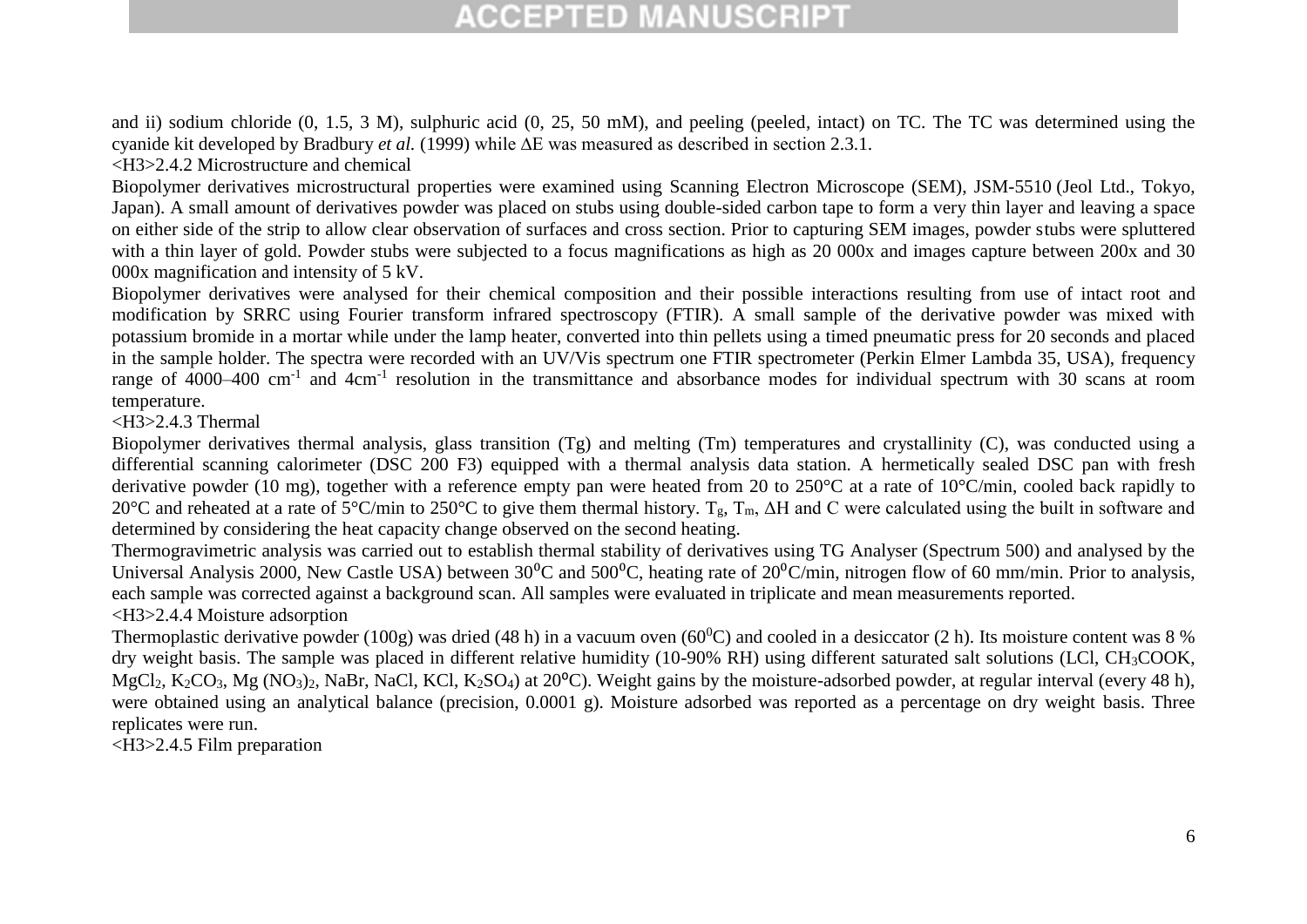Films were produced by solution casting using the procedure reported by Tumwesigye et al., (2016). Mixtures of BPD (3 % w/v) and glycerol (30 % w/w) were heated at 70<sup>o</sup>C for 25 minutes. Prior to moisture barrier characterisation, films were conditioned at 23  $\pm$  2 <sup>o</sup>C and 54 % RH. Thickness was measured in six different locations with using an absolute digital Calliper (Digmatic, Mitutoyo UK Ltd).

<H3>2.4.6 Film moisture barrier characterisation

Determination of moisture adsorption (MA) characteristics followed the method described for BPD in section 2.5.4 with slight modifications. Film strips  $(3 \times 1.5 \text{ cm})$  were pre-dried until constant weight for 9 h at 90<sup>o</sup>C.

Water vapour permeability (WVP) of the films was determined according to ASTM E96-05

(2005) method at 10, 20, 30, 40 °C and at a gradient from 0 to 75, 85 and 95% relative humidity. Results were expressed in  $\text{gmm/m}^2$  s kPa). <H3>2.4.7 Moisture barrier modelling

The MA and WVP data were fitted to different models (Table 4) in order to correlate equilibrium moisture content and water activity. Model parameters were estimated by the non-linear regression procedure using Excel (2010) solver and goodness of fit evaluated as mean relative percentage deviation in modulus, ρ, % (eqn. 3) and regression variance, VR (eqn. 4). Accurate mathematical description of isothermal was considered when  $\rho \le 5 \%$ , VR  $\le 5$  and R<sup>2</sup>  $\le 0.97$ .

$$
\rho, \% = \frac{100}{n} \sum_{i=1}^{n} \frac{|\varepsilon_{i}|}{X_{i(o)}} 3
$$

$$
VR = \sum_{i=1}^{n} \frac{|X_{i(p)} - X_{i(o)}|^{2}}{n-1} 4
$$

where, n, number of experimental points;  $\varepsilon_i$  absolute value; (p) and (o), predicted and observed.

The effect of standardisation on the water uptake and diffusion characteristics of intact bitter cassava films was determined using eqn. 5 following the procedure described by Sultana & Khan, (2013).

$$
\frac{M_t}{M_e} = 2\left(\frac{D_t}{\pi l^2}\right)^{\frac{1}{2}} \qquad \qquad 5
$$

Where,  $M_t$ , moisture weight uptake at time (t);  $M_e$ , moisture weight uptake at equilibrium (e); 1, film thickness; and D, diffusion coefficient, which was calculated from the slope by plotting  $M_t / M_e$  against  $t^{1/2}$ .

To predict long-term behaviour of intact bitter cassava materials, the temperature-time dependence of WVP was determined by fitting experimental data to Arrhenius and time-temperature superposition of William-landel-Ferry (WLF) models. <H1>3. Results and discussion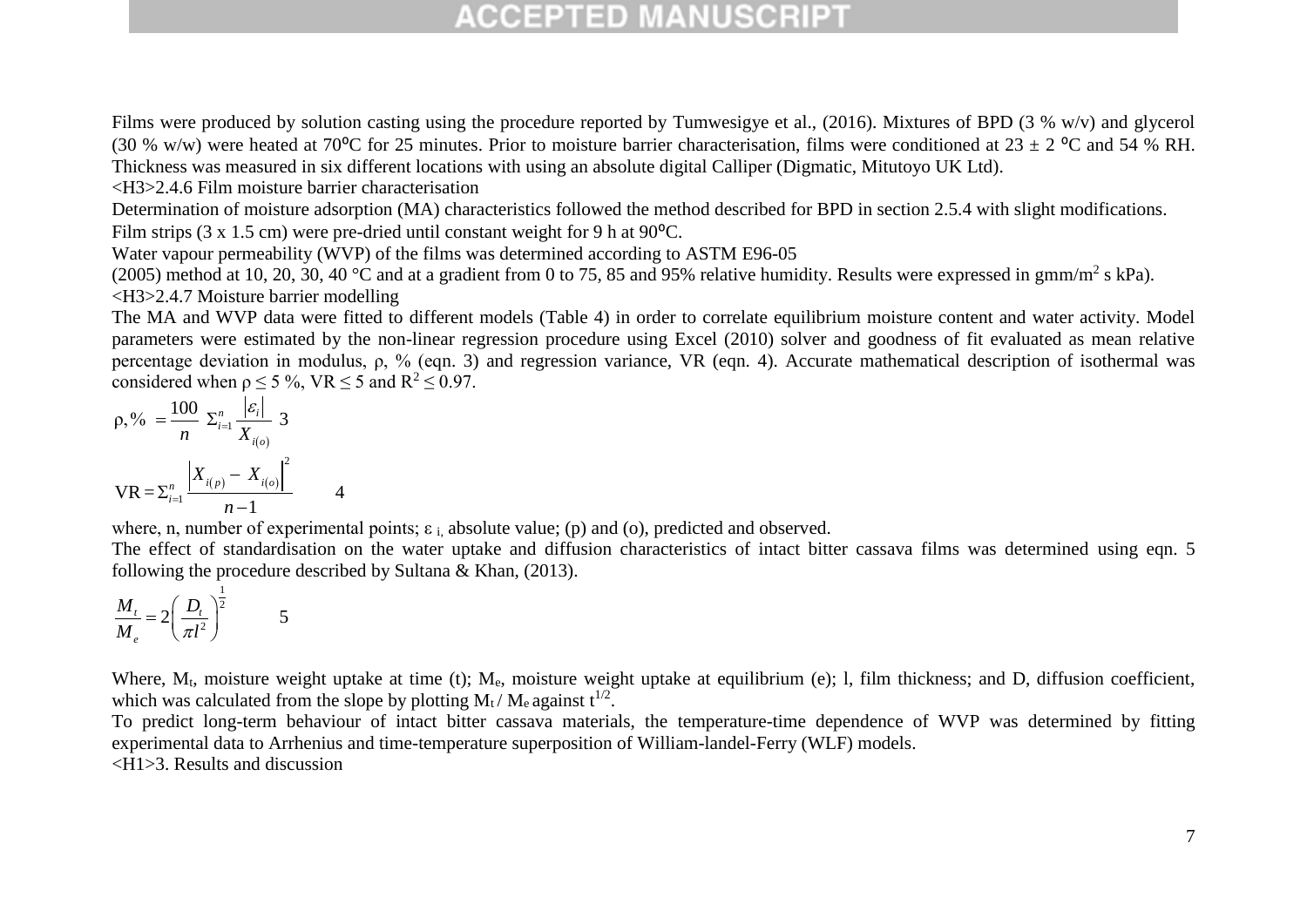<H2>3.1 Integrated process methodology for production of novel intact bitter cassava biopolymer derivatives (BC-BPD)

Process integration methodologies are fundamental techniques for designing sustainable methodologies, processes and materials for broad range applications. In this study, a process integration methodology was developed, optimised, and standardised to provide important means of achieving environmental-resilient approaches for production of intact bitter cassava biopolymer derivatives suitable for both food and non-food applications.

The standardised methodology demonstrates an integrated process that uses cheap novel intact bitter cassava and SRRC approach for sustainable biopolymer derivatives production and cassava waste reduction.

<H2>3.2 Optimisation of BPD production by Desirability

Yield is an indicator of any process efficiency and economy (Mudgal et al., 2012). Biopolymer derivatives (BPD) yield is shown in Fig. 1 & Table 1, revealing that parameter main effects and their interactions had a significant ( $p<0.05$ ) impact on yield. Except for buffer-waste solid and buffer-extraction time interactions with linear and quadratic negative impacts, all main effects and their sole interactions with time had linear positive effects on yield. The increased yield signalled the intact BC-SRRC process efficiency. Unlike sweet cassava (SC) which yielded 17-26 % w.b., intact BC-BPD presented higher yields (23-39 % w.b.) when SRRC was employed (Tumwesigye et al., 2016), signifying that BC could be the future sustainable source of BPD production for industrial applications.

Colour difference (ΔE) results are presented in Fig. 1 & Table 1. Extraction time had a highly significant positive linear effect as compared to linear buffer positive, buffer-extraction time positive and buffer-waste solid interaction negative effects on ΔE. In this study, major parameter interactions presented negative effects on ΔE. Similarly, it was shown that increasing extraction time reduced the BPD brightness, due to high positive effects. Conversely, negative parameter interactions (I) impacts on ΔE implied brighter colours. Thus, optimising the formulation was necessary to obtain trade-offs and produce industrial-appealing BPD.

Production of intact BC-BPD through integrated methodology showed, 0-1.3, 92, 3.6 for  $\Delta E$ , luminosity parameter (L\*) and chroma (C\*), respectively. Production of SC-BPD from peels and bagasse (Versino et al., 2015), showed, ΔE, values ranged from 11-28, 10-22 and 78-90 for ΔE, L\*, and C\*, respectively. Comparably, previous work using intact SC root under similar SRRC processing conditions produced BPD with 1.1-4.6, 88-92 and 0.5-1.0 for  $\Delta E$ ,  $L^*$ , and  $C^*$ , respectively (Tumwesigye et al., 2016).

Therefore, an integrated process methodology and SRRC produced BPD higher yields and lower colour difference (ΔE) than previously reported, providing positive evidence for future production of sustainable low-cost BPD.

Variations in processing parameters led to significant changes in BPD yield and colour (Table 2). The ANOVA regression coefficients, p-values,  $R^2$ , significant curvature and lack of fit test (Table 2) showed that the quadratic models were highly significant ( $p < 0.05$ ) for all responses while an aliased condition occurred for cubic models. Therefore, the second order polynomial model equations (Eqns. 3 & 4) adequately described the association between buffer concentration, waste solid content, extraction time and BPD yield and colour. Additionally, yield and colour  $R^2$  of greater than 90 % and 82 % respectively suggested that data explained the adequacy and significance of the models.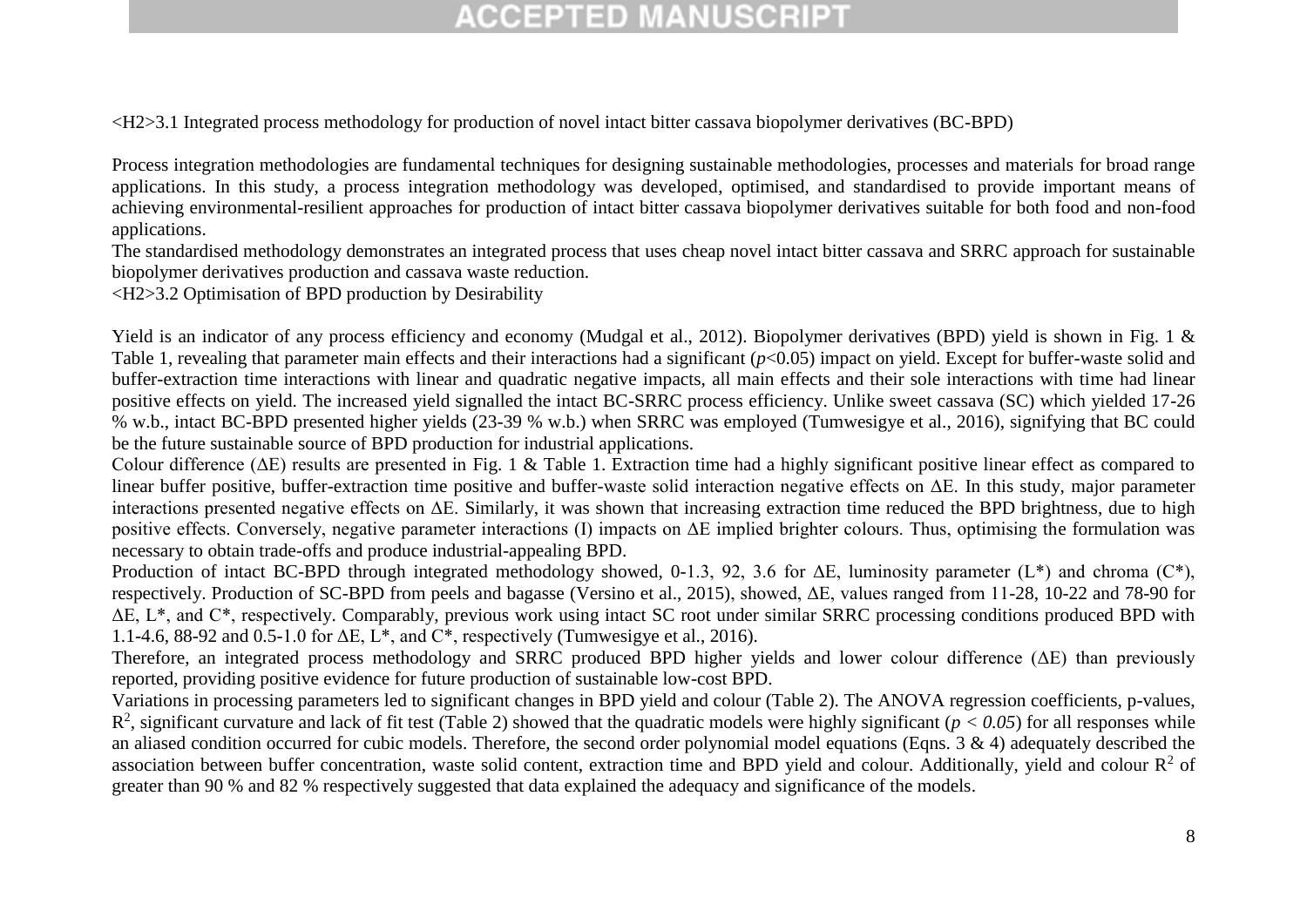Yield, % = 31.110±0.56 + 2.901±0.49 **B -** 3.483±0.49 **W** – 1.123±0.49 **T** + 2.939±0.49 **BW**

+ 2.974±0.49 **BT** + 3.515±0.51 **WT** + 0.152±0.51 **B<sup>2</sup>** – 1.276±0.51 **W<sup>2</sup>** - 0.825±0.69 **T<sup>2</sup>** + 1.696±0.69 **BW<sup>2</sup>** + 3.991±0.69 **B<sup>2</sup>W** + 3. 590± **BT<sup>2</sup>**

 $(R^2 = 0.91)$  3

Colour, ΔE, % = 5.142±0.11 - 0.388±0.09 **B +** 0.442±0.09 **W** + 0.142±0.09 **T** + 0.534±0.09

**BW** - 0.140±0.09 **BT** + 0.276± 0.09**WT** + 0.068±0.10 **B<sup>2</sup>** + 0.127±0.10 **W<sup>2</sup>** + 0.136±0.10 **T<sup>2</sup>** + 0.306±0.13 **BW<sup>2</sup>** - 0.638±0.13 **B**<sup>2</sup>**W** - 0. 837±0.13 **BT**<sup>2</sup> (R<sup>2</sup>=0.83) 4

where, B, buffer concentration (% w/v); W, waste solid (% w/w); T, extraction time.

Processing parameters had a higher influence on yield than colour difference (ΔE), as shown by results from Equations 3 and 4. However, based on the importance of both yield and colour of BPD, a trade-off was necessary in order to balance their production, leading to acquisition of an optimal formulation. Thus, the criteria were set to establish the maximum yield and minimum ΔE with the best desirability function (D). Accordingly, 21 scenarios were developed based on set objectives, and using Design Expert and non-repetitive permutation approach, 11 promising scenarios with the highest D were found to better describe optimisation process (Table 3a). In addition, a maximum global desirability (GD) of 1.0 was achieved for both parameters and responses, and predicted material balance of buffer concentration, 4.0 % w/v, cassava waste solids, 23 % w/w and extraction time of 10 minutes. Meanwhile, the processing parameter balance simultaneously predicted yield and colour difference of 38.8 % and 4.2 (reciprocal, 0.24) respectively.

<H2>3.3 Standardisation of integrated process methodology by validation of optimal models'

#### <H3>3.3.1 Optimal model's validation

The best formulations were predicted at the highest waste solid content (10 % w/w) and extraction time (10 minutes), as shown in Table 3a, and the best D did not predict highest yields and lowest ΔE. Thus, applying zero-based standardisation approach (Anderson, 2014) and sustainability (Essel & Carus, 2014), within the experimental scope, most important desirability values and corresponding parameters and responses were selected (Table 3a, asterisk).

Validation of the optimisation process in order to develop a standardised methodology, BPD were produced using the 4 optimal formulations (Table 3a, asterisk) including GD analysed for yield, and the results thereof compared with optimal values using mean relative deviation modulus (ρ) (Table 3b). Although there were significant colour differences in the 15 formulations, biopolymer derivatives did not show any differences visually. Applying the ASTM's E313 yellowness index measure, BPD whiteness did not show much deviation from perfect white (100 % lightness). This, coupled with BDP similar visual appearance, colour was not considered in the validation process.

<H3>3.3.2 Standardisation of integrated process methodology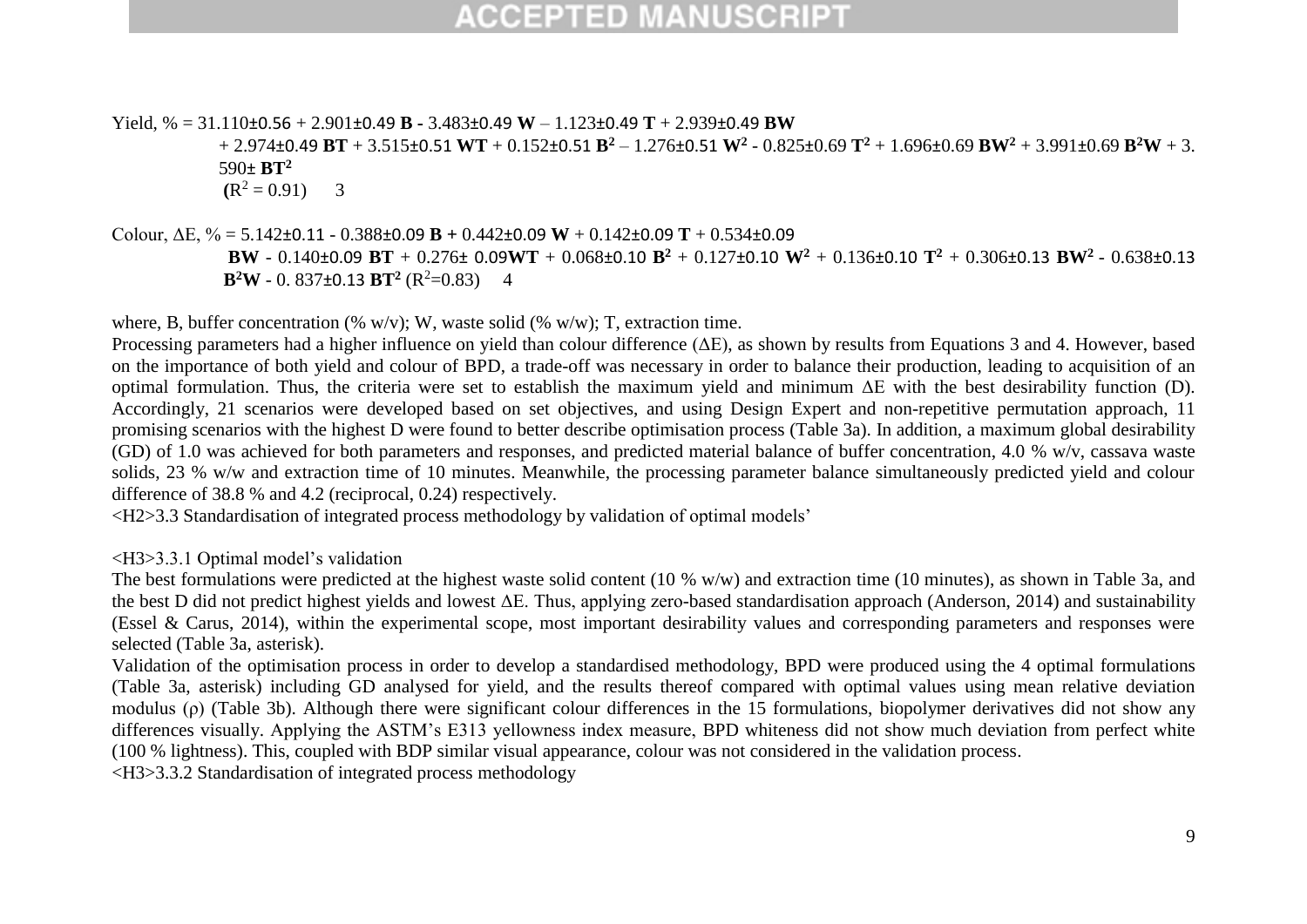As shown in Table 3b, it was evident that ρ values less than 10 % illustrated a good agreement of optimal values with experimental validation values. Furthermore, the ρ value of less than 5 % showed a stronger association, indicating that parameter adjustment sufficiently responded to higher BPD yields. The BPD yield slightly above 40 %, corresponding to the dry solids range of cassava roots, showed the capability for the developed method to use most waste solids.

Thus, using an integral methodology, incorporating intact root with 23-30 % w/w waste solids, 4 % v/v ionic buffer concentration and 10 minutes extraction time, could be applied for sustainable production of BPD. This integral methodology is a systematic approach for the production of BPD from intact (whole) cassava root in three major steps. It intended to support production of high yield and bright coloured BPD in an integrated economic, relatively short time production process and to impart some level of modification necessary in their applications. <H2>3.4 Impact of Standardisation on Biopolymer derivative properties and packaging film moisture barrier properties

#### <H3>3.4.1 Appearance

The produced BPD exhibited bright powders with uniformly distributed and semi-flowing particles (Fig.2), demonstrating the potential of standardisation to turn wastes into value added bioproducts. Transparency is always a requirement in packaging foods in which their identities and visibilities are highly valued. Thus, BPD total cyanogen, colour, microstructure and chemical properties, thermal and adsorption behaviour were further investigated. Transparent films are generally used in food packaging when other properties such as barrier, mechanical or thermal are adequate. Therefore, BPD moisture barrier properties were determined together with the developed films in order to determined impact of standardisation on these vital properties. As pointed out earlier, the higher BC yield compared to the yield of analogue SC could point to the unique BC-BPD. Thus, the impact of standardized methodology of optimal BC-BPD, i.e., GD was compared with SC-BPD.

<H3>3.4.2 BPD dull colour and total cyanogen decontamination

Total cyanogens (TC) and colour were found to reduce and brighten, corresponding to increase in the biopolymer derivatives yield, when intact (whole) bitter cassava was processed following a previously developed SRRC methodology (Tumwesigye et al., 2016). TC and colour decontamination is achieved through functionalising bisulphite and acid reaction during SRRC. When compared with the conventional cassava processing methods, the SRRC produced biopolymer derivatives with far less TC (Tumwesigye et al., 2016). Therefore, to determine the impact of integrated process methodology on safety and appearance of derivatives, TC reduction and/or possible elimination, and colour brightening were established. The analysis of variance results are shown in Table 2a. As observed in Table 2a showing the sum of squares, the combined effects of ionic buffer and bisulphite, ionic buffer and wastes, and sole bisulphite presented the highest (*p< 0.01*) TC reduction potential. Similarly, their impact on colour difference (∆E) did not deviate much from that of TC. These results can be attributed to: i) the enhanced TC intrinsic hydrolysis by the intact root (Eq. 5) during SRRC process; ii) reductive effect of the food grade sodium bisulphite (Eq. 6); and iii) ionic buffers providing acid environment for hydrolysis.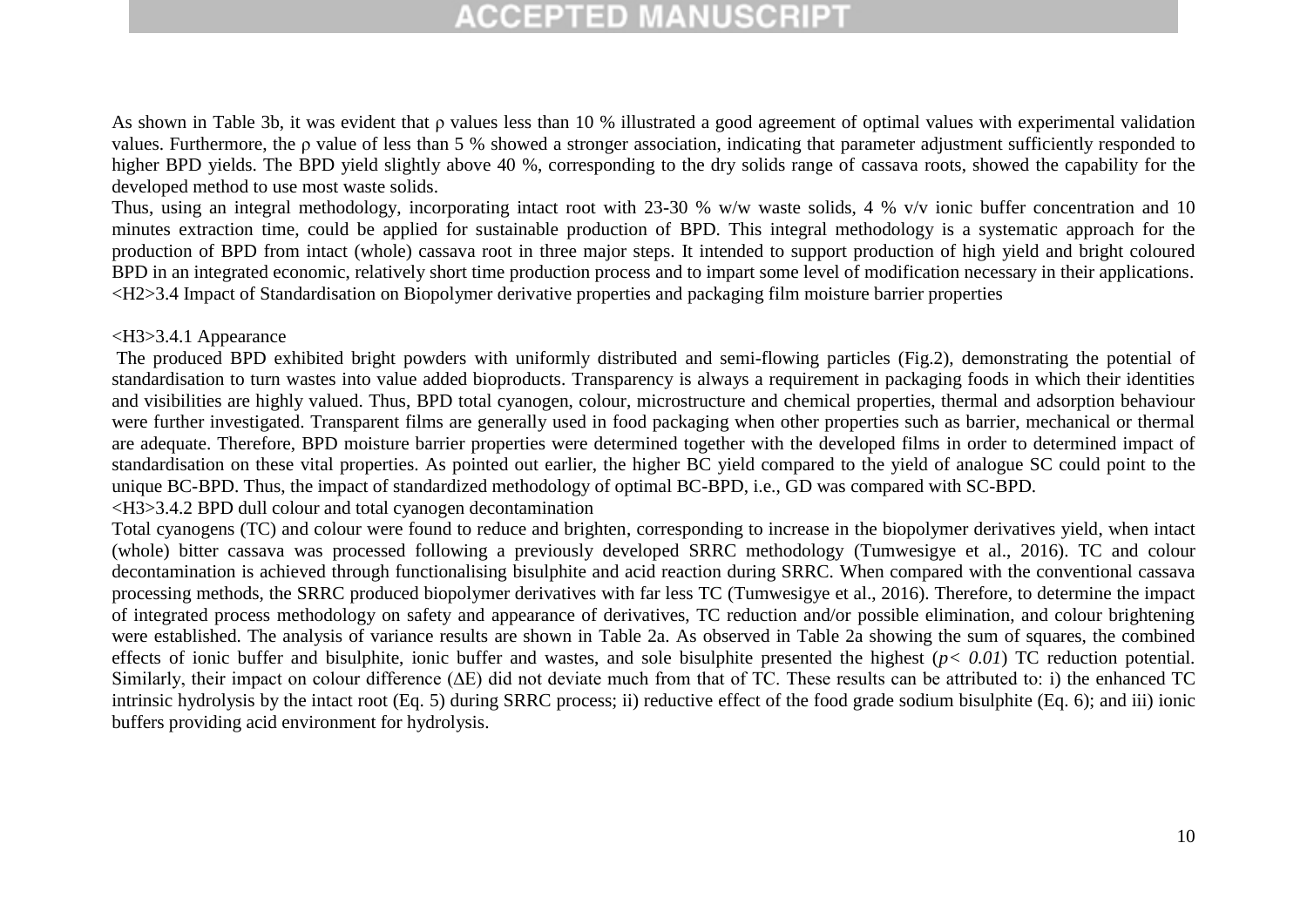

The effect of peeling factor on TC, practiced in traditional processing, was also determined and results shown in Table 2b. The peeling factor showed a much higher ( $p < 0.01$ ) TC reductive effect, that using whole root is more important in reducing cyanide from bitter cassava. <H3>3.4.3 Microstructure and chemical

The scanning electron micrographs (SEM) of BPD are presented in Fig. 3a, showing heterogeneous particle sizes for SC (Fig. 3ai) and optimal GD (Fig. 3aii) with round and polygonal shapes (Doporto, Dini, Mugridge, Viña, & García, 2012). Although slightly bigger round granule size range occurred in GD (11.79-17.00 µm) than in SC (7.50-14.9 µm), over all particle size distribution did not differ, suggesting that the optimal GD formulation produced near similar BPDs. Unlike in the externally reinforced starch biocomposites, whereby cellulosic and other fibrous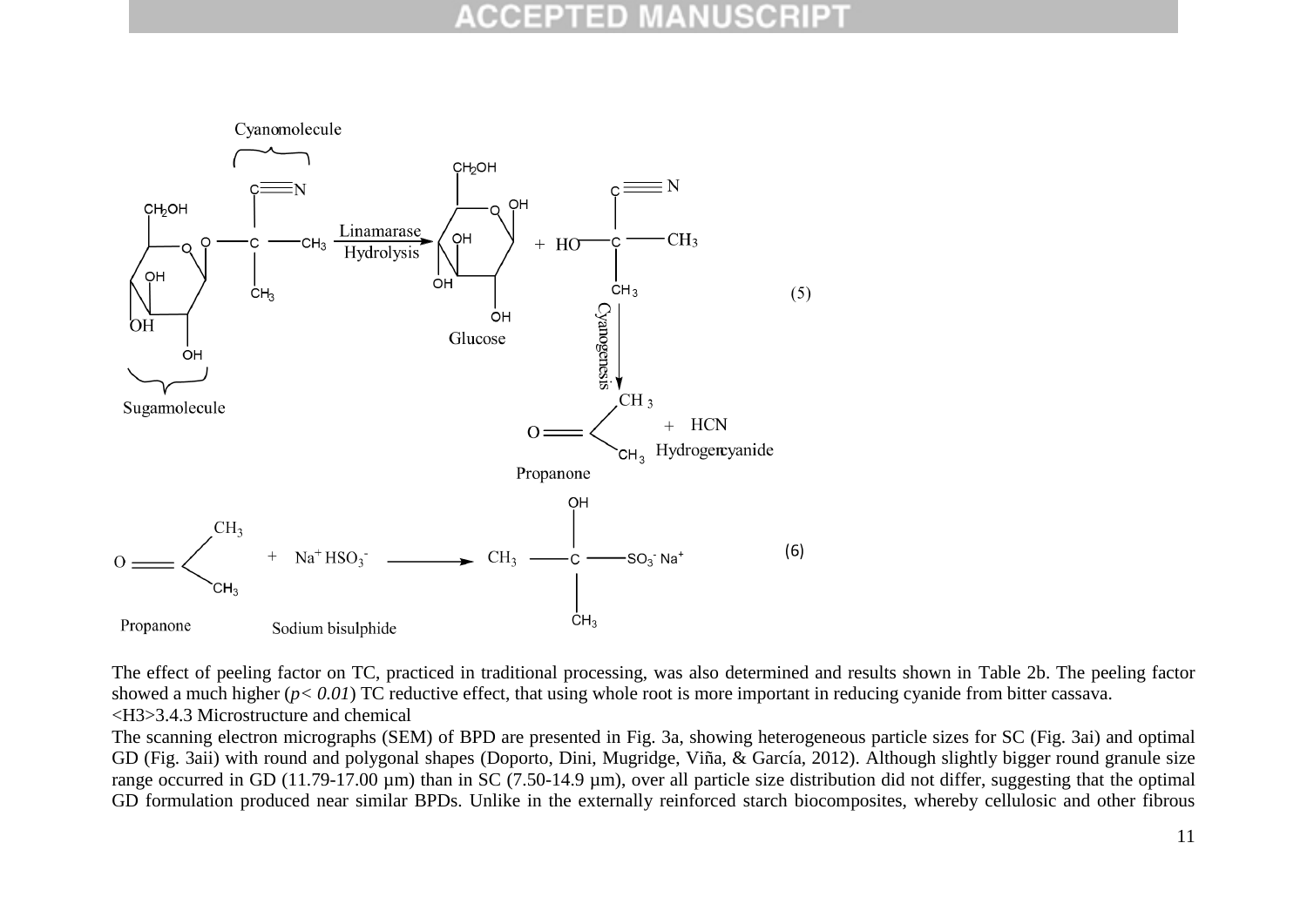materials were observed surrounding the starch granules (Versino & García, 2014; Versino et al., 2015), SRRC allowed a more homogenous mixture with minimal material surrounding starch granules (Fig. 3ai & ii).

Fourier transform infra-red (FTIR) spectroscopy applied to gain insight into structural alterations and possible physical and chemical interactions in SC and optimal -GD BPD as a function of optimisation are illustrated in Fig. 3b. Despite the SC and GD spectra looked similar, manifesting clear patterns, GD exhibited high absorption intensity than SC. The differential absorption intensities could be explained by the differences in chemical composition (Tumwesigye et al., 2016; Versino et al., 2015), and perhaps might suggest that SRRC seems to release more chemical components in BC than in the SC analogues. This result is supported by the higher BC yields attributed to more BPD compounds by SRRC. In addition, the peak band gap dissimilarities might be due to differences in the structure, with the broader band of GD revealing the more amorphous regions in BC-BPD.

Apparent interactions largely depended between hydrogen bonding of hydroxyl functional groups in starch, cellulose, hemicellulose, pectin and some polyphenols (tannin) (Bodirlau, Teaca, & Spiridon, 2013; Tumwesigye et al., 2016) due to an observed broad peak between 3000 and 3500 cm<sup>-1</sup>, manifesting alcohol O-H, alkyne C-H stretching vibrations. Additionally, the peak at around 1700 cm<sup>-1</sup> is an indication of associations between carbonyl groups among the compounds mentioned above. However, the interaction phenomenon was non-existent beyond 3500 cm-1 with absence of amine C-H stretching vibrations indicating that there were insignificant total cyanide and protein contents. The low protein content could be explained by the protein-tannin complexing in BPD.

#### <H3>3.4.4 Thermal

The differential scanning calorimetric (DSC) thermograms of BPD demonstrated that the processing history was similar for SC and GD (Fig. 4a) despite the higher GD melting (Tm) and glass transitional (Tg) temperatures and lower crystallinity (C) than SC. Both SC and GD presented sharp and narrower melting endotherms in temperature ranges, 150-205°C for SC and 180-205°C for GD, than earlier reported (Kumar & Singh, 2008). Additionally, SC and GD exhibited bimodal endotherms at about 70 and 110°C as reported by De Meuter, Amelrijckx, Rahier, & Van Mele, (1999). The differences in melting transitions between SC and GD could be due to more component hydrogen bond interactions in GD than SC caused by waste solids incorporation. Both SC and GD did not show any water crystallisation due to amylopectin since there were no visible endotherm changes between 50 and 120°C (Kumar & Singh, 2008) rather a shift to above 150°C Tm, possibly due to incorporation of waste solids.

A similar pattern of SC and GD due to thermal effect is exhibited by thermogravimetric analysis (TGA) (Fig. 4b). TGA revealed that BPD thermal stability of SC and GD followed same pattern during the decomposition period  $(30-400^{\circ}$ C), with highest weight loss observed at 335-380°C. In both cases, the almost linear decomposition stability up to 300°C could be due to stability of BPD resisting fast decomposition as exemplified by DSC analysis (Fig. 4a).

#### <H3>3.4.5 BPD moisture adsorption behaviour

Isotherms of BPD powders require a lot more time than BPD films, and thus SC was not considered in the adsorption studies. Fitting of sorption models to experimental data of the equilibrium moisture contents of BPD is shown in Table 4. The three models (modified BET, Oswin, Peleg) followed type II isotherm (Green & Perry, 2008) and demonstrated an increase of moisture content corresponding to increasing water activity.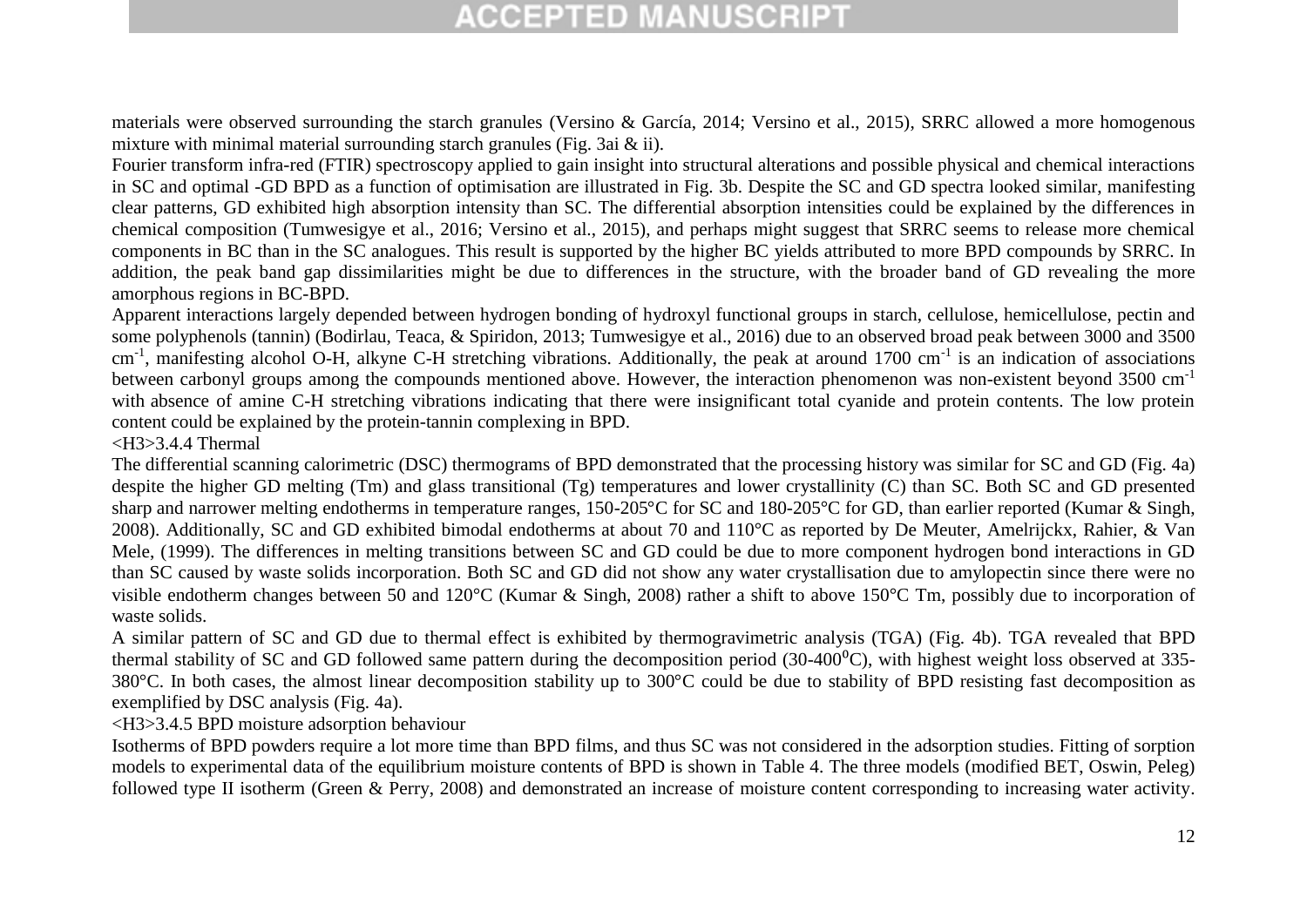The models' estimated parameters for BPD and  $\mathbb{R}^2$ , mean relative deviation modulus ( $\rho$ ) and variance of regression (VR) constants are presented in Table 4. The higher  $R^2$  and the lower  $\rho$  and VR signify the goodness of fit. While all the three models presented low  $\rho$  and VR, Peleg model provided the best fit when the BPD was subjected to the whole range of water activity and temperatures of 10, 20 and 30 <sup>o</sup>C. Monolayer moisture contents (mo) of BPD using modified BET model decreased with increase in temperature. The low mo at high temperatures coincided with absence of visible mould at high relative humidity above 70 % RH within 6 weeks of storage.

Like any other food material, BPD moisture adsorption decreased with increasing temperature as shown by mo values (Table 4).

#### <H3>3.4.6 Film moisture barrier properties

The moisture barrier property of materials is essential to approximation and prediction of the product-package shelf-life, with a precise package system barrier requirement governed by the product characteristics and the targeted applications. Moisture regulation in packaging can cause negative changes in product quality and shelf-life, and change package material characteristics.

As shown in Table 4a, there was a decrease in activation energy  $(E_p)$  of permeation and an increase in pre-exponential factor  $(P_o)$ , which proves a usual pattern of global (Arrhenius-type) model- dependency of temperature, and an activation energy independent of RH, with a preexponential factor varying exponentially. The diffusion coefficients (D) (Table 4b) showed insignificant increased trends with increases in both temperature (T) and relative humidity RH), which suggest that there were minimal physical and chemical changes in film matrix. The minimal structural changes might be due to the compact packing density in the structural matrix. As compared to previously tested materials for thin films and scaffolds (Sultana & Khan, 2013), intact bitter cassava film D for the entire RH are much smaller than polyhydroxy-butyrate-cohydroxyvalerate (PHBV) (593E-12 m<sup>2</sup>/s), PHBV + polylactic acid (PLLA) (598E-12 m<sup>2</sup>/s) and PHBV + PLLA + hydroxyapatite (229E-12 m<sup>2</sup>/s) films. Therefore, the film provides interesting potential barrier properties that can be used in developing films, not only for food use but also there is a possibility of their wide application.

The temperature-time dependence of WVP as predicted by Arrhenius and William-landel-Ferry models is presented in Fig. 5, showing linearity of the plots and best fits. The linearity confirms that water uptake is regulated by the diffusion process (Sultana & Khan, 2013). It has been reported that WLF model allows for estimation of temperature shift factors by extrapolation, thereby being able to predict the life-span of products (Sullivan, 1990). Together with Arrhenius model, the shelf-life of materials with temperatures close to and above their glass transition (Tg) can be estimated. In this study, BPD and films with Tg of around  $40^{\circ}$ C (Fig. 4a), corresponding to WVP test temperatures of  $40^{\circ}$ C, were produced from intact bitter cassava, suggesting that the above models are applicable to this polymer.

### **Conclusion**

A standardised simple, integrated methodology which allowed efficient and low-cost production of biopolymer derivatives (BPD) from novel intact BC was developed. Employing an integrated methodology, incorporating intact BC root with 23-30 % w/w waste solids, 4 % v/v ionic buffer and 10 minutes extraction time, allowed production of more BPD compared to a commercial method using SC.

The BPD yield of 41 % showed that it is possible to utilise nearly the whole root during processing since the root dry matter contents of most cassava varieties lie between 40 and 45 %. It can be concluded that the standardised methodology is an efficient process and could be used as a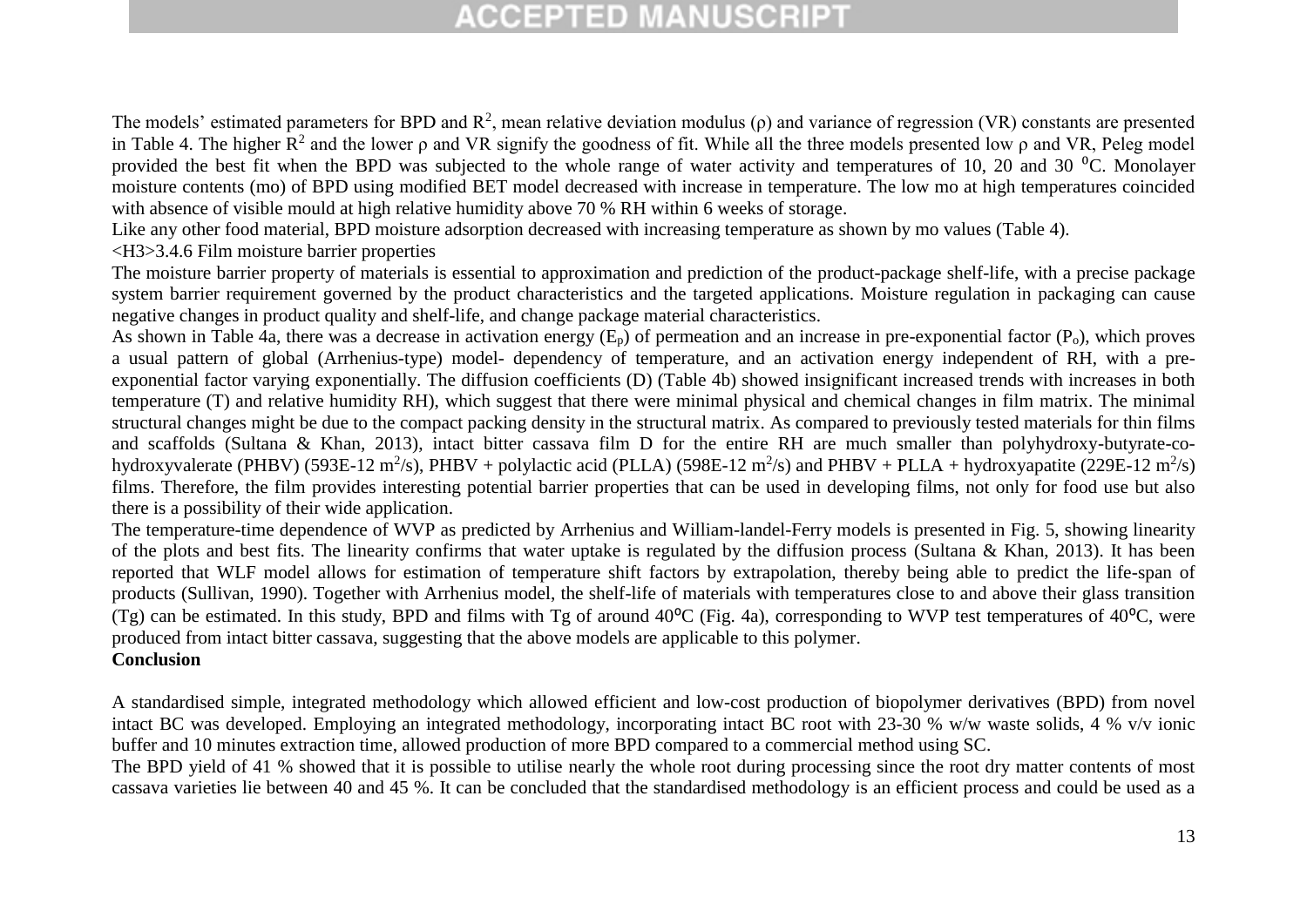simple, low cost and sustainable method in production of BPD. This has implications in eliminating the triple BPD preparation steps, production, reinforcements and modifications, as separate entities that increase energy in industrial production of materials.

SEM, DSC, TGA, FTIR and moisture barrier analyses revealed a uniform microstructure, high thermal stability of BPD, and promising good barrier properties, thus demonstrating efficient performance of the integrated standardised methodology.

Standardised integrated methodology for production of biopolymer derivatives (BPD) from novel intact bitter cassava was demonstrated by desirability optimisation, allowing sustainable low cost production of BPD for a broad range of applications.

Methodologies designed around standard integrated procedures, matching zero-based approach to contamination elimination, are novel strategies, and if they are used effectively and widely can provide better avenues to eliminate cassava wastes and recover BPD resources as sustainable biomaterials.

#### **<ACK>Acknowledgements**

The research fund support provided by World Bank via NARO EAAPP project is appreciatively recognised.

<REF>References

 $\langle$ BIBI $>$ 

- Akinpelu, A.O. L. E.F. Amamgbo, A.O. Olojede, A. S. O.;1; (2011). Health implications of cassava production and consumption. *Journal of Agriculture and Social Research*, *11*(1), 118–125.
- Amiri, A., & Sabour, M.R.;1; (2014). Multi-response optimization of Fenton process for applicability assessment in landfill leachate treatment *Waste Management,* 34, 2528–2536**.**
- Anderson, D. M.;1; (2014). *Design for manufacturability: How to use concurrent engineering to rapidly develop low-cost, high-quality products for lean production*. (D. M. Anderson, Ed.). CRC Press.
- Arrhenius, S. A.;1; (1874). *Chambers's encyclopaedia*. (George Newnes, Ed.). <PL>London</PL>.
- Azwa, Z. N., Yousif, B. F., Manalo, A. C., & Karunasena, W.;1; (2013). A review on the degradability of polymeric composites based on natural fibres. *Materials & Design*, *47*, 424–442.
- Babayemi, O. J., Ifut, O. J., Inyang, U. A., & Isaac, L. J.;1; (2010). Quality and chemical composition of cassava wastes ensiled with Albizia saman pods. *Agricultural Journal*, *5*(3), 225–228.
- Bodirlau, R., Teaca, C. A., & Spiridon, I.;1; (2013). Influence of natural fillers on the properties of starch-based biocomposite films. *Composites Part B: Engineering*, *44*(1), 575–583.
- **Boukouvala, F., Muzzio, F.J., & Ierapetritou, M.G.**;1; **(2010). Design Space of Pharmaceutical Processes Using Data-Driven-Based Methods.** *Journal of Pharmaceutical Innovation***, 5, 119**

Brunauer, S. (1943). Adsorption of gases and vapors.

Chen, C.-C., & Morey, R. V.;1; (1989). Comparison of four EMC/ERH equations. *Transactions of the ASAE*, *32*(3), 983–990.

De Meuter, P., Amelrijckx, J., Rahier, H., & Van Mele, B.;1; (1999). Isothermal crystallization of concentrated amorphous starch systems measured by modulated differential scanning calorimetry. *Journal of Polymer Science, Part B: Polymer Physics*, *37*(20), 2881–2892.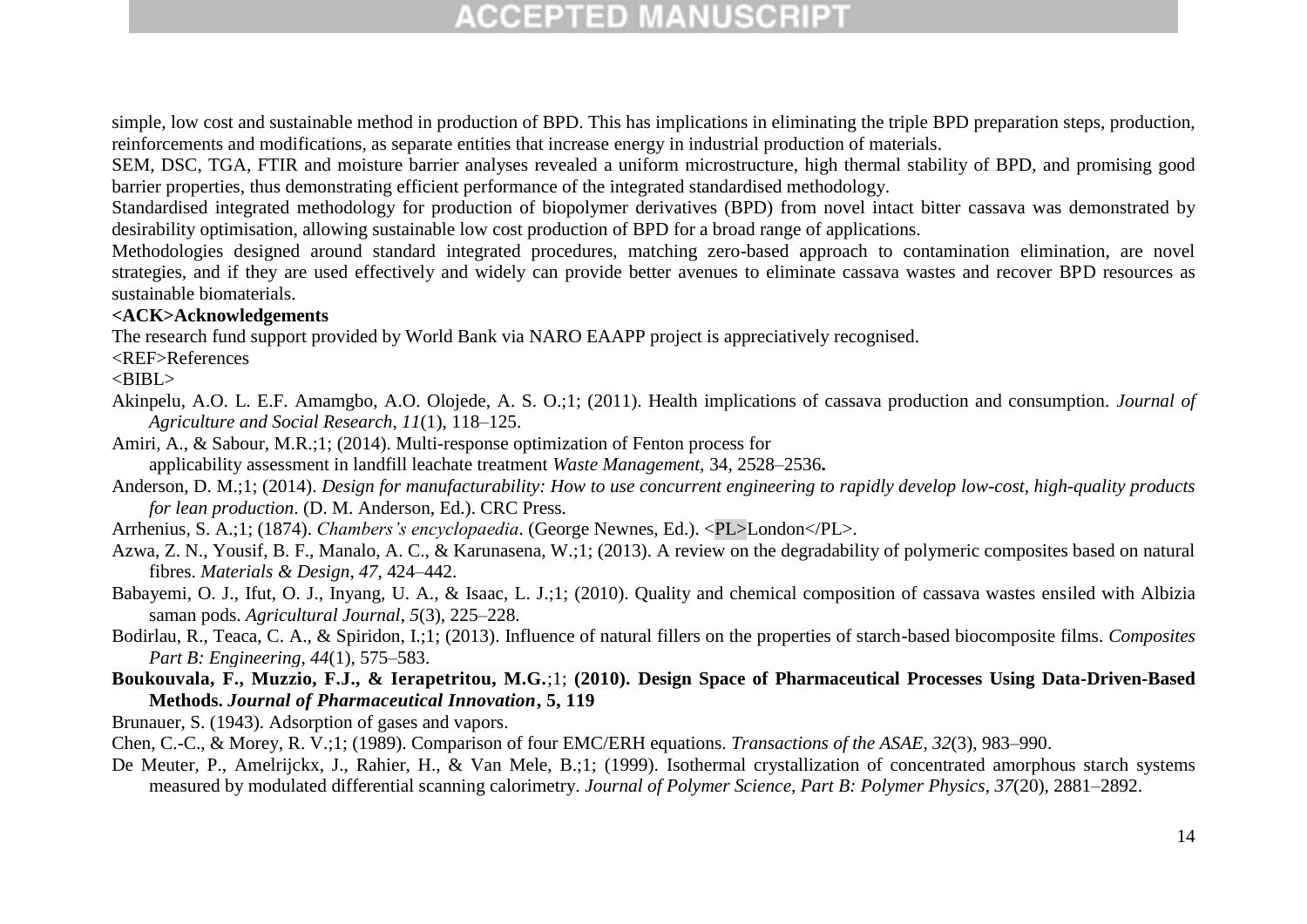Derringer, G.;1; (1980). Simultaneous optimization of several response variables. *Journal of Quality Technology*, *12*, 214–219.

- Djuriš, J., Medarević, D., Krstić, M., Vasiljević, I., Mašić, I., & Ibrić, S.;1; (2012). Design Space Approach in Optimization of Fluid Bed Granulation and Tablets Compression Process. *The Scientific World Journal*, 10 pages <DOI>10.1100/2012/185085.</DOI>
- Doporto, M. C., Dini, C., Mugridge, A., Viña, S. Z., & García, M. A.;1; (2012). Physicochemical, thermal and sorption properties of nutritionally differentiated flours and starches. *Journal of Food Engineering*, *113*(4), 569–576.
- Edama, N. A., Sulaiman, A., & Abd.Rahim, N. S.;1; (2014). Enzymatic saccharification of Tapioca processing wastes into biosugars through immobilization technology. *Biofuel Research Journal*, *1*, 2–6.
- Essel, R., & Carus, M.;1; (2014). Increasing resource efficiency by cascading use of biomass. *RURAL21*, *48*(3), 28–29.
- Ezejiofor, T. I. N., Enebaku, U. E., & Ogueke, C.;1; (2014). Waste to Wealth- Value Recovery from Agro- food Processing Wastes Using Biotechnology : A Review. *Journal, British Biotechnology*, *4*(4), 418–481.
- Green, D. W., & Perry, R. H.;1; (2008). Adsorbents and ion exchangers. *Perry's Chemical Engineers' Handbook, Eighth Edition*. <PL>New York: </PL><PN>McGraw Hill</PN>Professional.
- Harrington, E. C. Jr.;1; (1965) ``The desirability function.'' *Industrial Quality Control,* 21, 494-498.
- Hermiati, E., Mangunwidjaja, D., Sunarti, T. C., Suparno, O., & Prasetya, B.;1; (2012). Potential utilization of cassava pulp for ethanol production in Indonesia. *Scientific Research and Essays*, *7*(2), 100–106.
- Hsieh, K. L.;1; (2006) "Parameter optimization of a multi-response process for lead frame manufacturing by employing artificial neural networks.'' *International Journal of Advanced Manufacturing technology,* 28,584-591.
- Kumar, A. P., & Singh, R. P.;1; (2008). Biocomposites of cellulose reinforced starch: Improvement of properties by photo-induced crosslinking. *Bioresource Technology*, *99*(18), 8803–8809.
- Mudgal, S., Tan, A., Lockwood, S., Eisenmenger, N., Fischer-Kowalski, M., Giljum, S., & Brucker, M.;1; (2012). Assessment of Resource Efficiency Indicators and Targets. *Final Report. European Commission-DG Environment, BIO Intelligence Service*, 87.
- Oliveira, T. G., Makishi, G. L. A., Chambi, H. N. M., Bittante, A. M. Q. B., Louren??o, R. V., & Sobral, P. J. A.;1; (2015). Cellulose fiber reinforced biodegradable films based on proteins extracted from castor bean (Ricinus communis L.) cake. *Industrial Crops and Products*, *67*, 355–363.
- Peleg, M.;1; (1993). Assement of a semi-empirical four parameter general modelfor sigmoid moisture sorption isotherms. *Journal of Food Process Engineering*, *16*(1), 21–37.
- Raabe, J., Fonseca, A. D. S., Bufalino, L., Ribeiro, C., Martins, M. A., Marconcini, J. M., … Tonoli, G. H. D.;1; (2015). Biocomposite of Cassava Starch Reinforced with Cellulose Pulp Fibers Modified with Deposition of Silica (SiO 2 ) Nanoparticles. *Journal of Nanomaterials*, *2015*, 1–9.
- Ramirez-Navas, J. S., & Rodriguez de Stouvenel, A.;1; (2012). Characterization of Colombian quesillo cheese by spectrocolorimetry. *Vitae*, *19*(2), 178–185.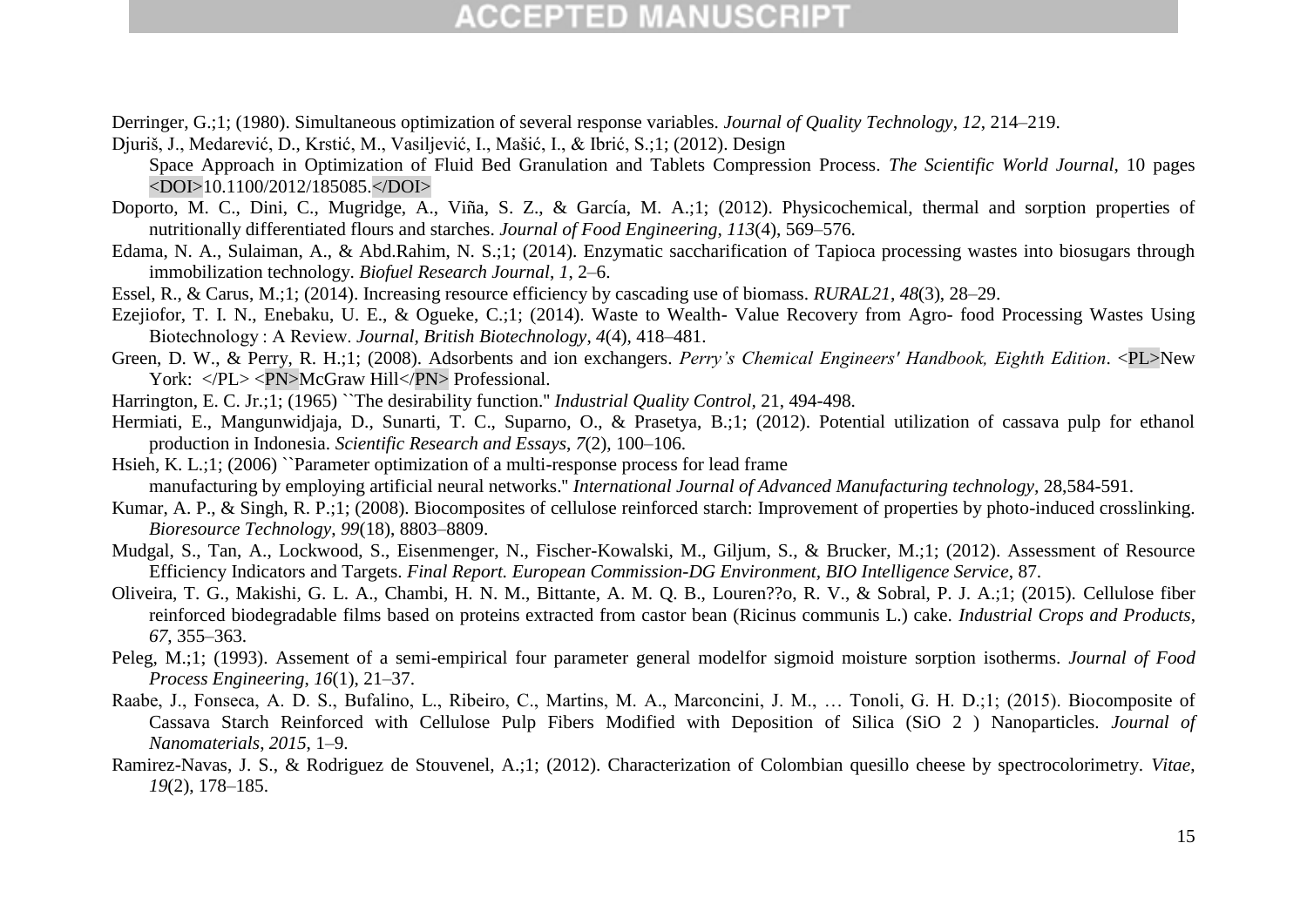- Sharma, G., Wu, W., & Dalal, E. N.;1; (2005). The CIEDE2000 color-difference formula: Implementation notes, supplementary test data, and mathematical observations. *Color Research & Application*, *30*(1), 21–30.
- Steele, T. W. J., Huang, C. L., Kumar, S., Irvine, S., Boey, F. Y. C., Loo, J. S. C., & Venkatraman, S. S.;1; (2012). Novel gradient casting method provides high-throughput assessment of blended polyester poly(lactic-co-glycolic acid) thin films for parameter optimization. *Acta Biomaterialia*, *8*(6), 2263–2270.
- Sullivan, J. L.;1; (1990). Creep and physical aging of composites. *Composites Science and Technology*, *39*(3), 207–232.

Sultana, N., & Khan, T. H.;1; (2013). Water absorption and diffusion characteristics of nanohydroxyapatite (nHA) and poly(hydroxybutyrate-cohydroxyvalerate-) based composite tissue engineering scaffolds and nonporous thin films. *Journal of Nanomaterials*, *2013*, 8.

Tapia-Blácido, D.R., do Amaral Sobral, P.J., & Menegalli, F.C.;1; (2011). Optimization of

amaranth flour films plasticized with glycerol and sorbitol by multi-response analysis. *LWT - Food Science and Technology*, 44 1731-1738.

Tomoiagă, B.; Chindriş, M.; Sumper, A.; Sudria-Andreu, A.; & Villafafila-Robles, R.;1; (2013). Pareto Optimal Reconfiguration of Power Distribution Systems Using a Genetic Algorithm Based on NSGA-II. *Energies*, 6, 1439-1455.

- Tumwesigye, K. S.;1; (2014). Three decades of toxic cyanide management in Uganda. Doing and communicating more with minimal strategies. has it been possible? Working together to eliminate cyanide poisoning, konzo and tropical ataxic neuropathy (TAN). In C. Cyanid, J. H. Bradbury, J. Cliff, P. Caflrdoso, A. Cumbana, A. Zacarias, & N. M. N. A. P. N. OKafor (Eds.), *Cassava Cyanide Diseases & Neurolathyrism Network* (p. 12).
- Tumwesigye, K. S., Oliveira, J. C., & Sousa-Gallagher, M. J.;1; (2016). New sustainable approach to reduce cassava borne environmental waste and develop biodegradable materials for food packaging applications. *Food Packaging and Shelf Life*, *7*, 8–19.
- Versino, F., & García, M. A.;1; (2014). Cassava (Manihot esculenta) starch films reinforced with natural fibrous filler. *Industrial Crops and Products*, *58*, 305–314.
- Versino, F., López, O. V., & García, M. A.;1; (2015). Sustainable use of cassava (Manihot esculenta) roots as raw material for biocomposites development. *Industrial Crops and Products*, *65*, 79–89.

Vicente, G., Martínez, M., & Aracil, J.;1; (2007). Optimisation of integrated biodiesel production. Part II: a study of the material balance. *Bioresource Technology*, *98*(9), 1754–61.

#### $<$ /BIBL $>$

- <Figure>Figure 1. Model fitting, residual plots and normal distribution for effect of processing parameters on biopolymer derivatives (BPD) a) yield and b) colour change, ΔE.
- <Figure>Figure 2. Illustration of a) intact bitter cassava root and b) biopolymer derivatives (BPD) example.
- <Figure>Figure 2. Multiple response optimization for a) yield, b) colour change (ΔE), and c) desirability for production of intact bitter biopolymer derivatives (BPD).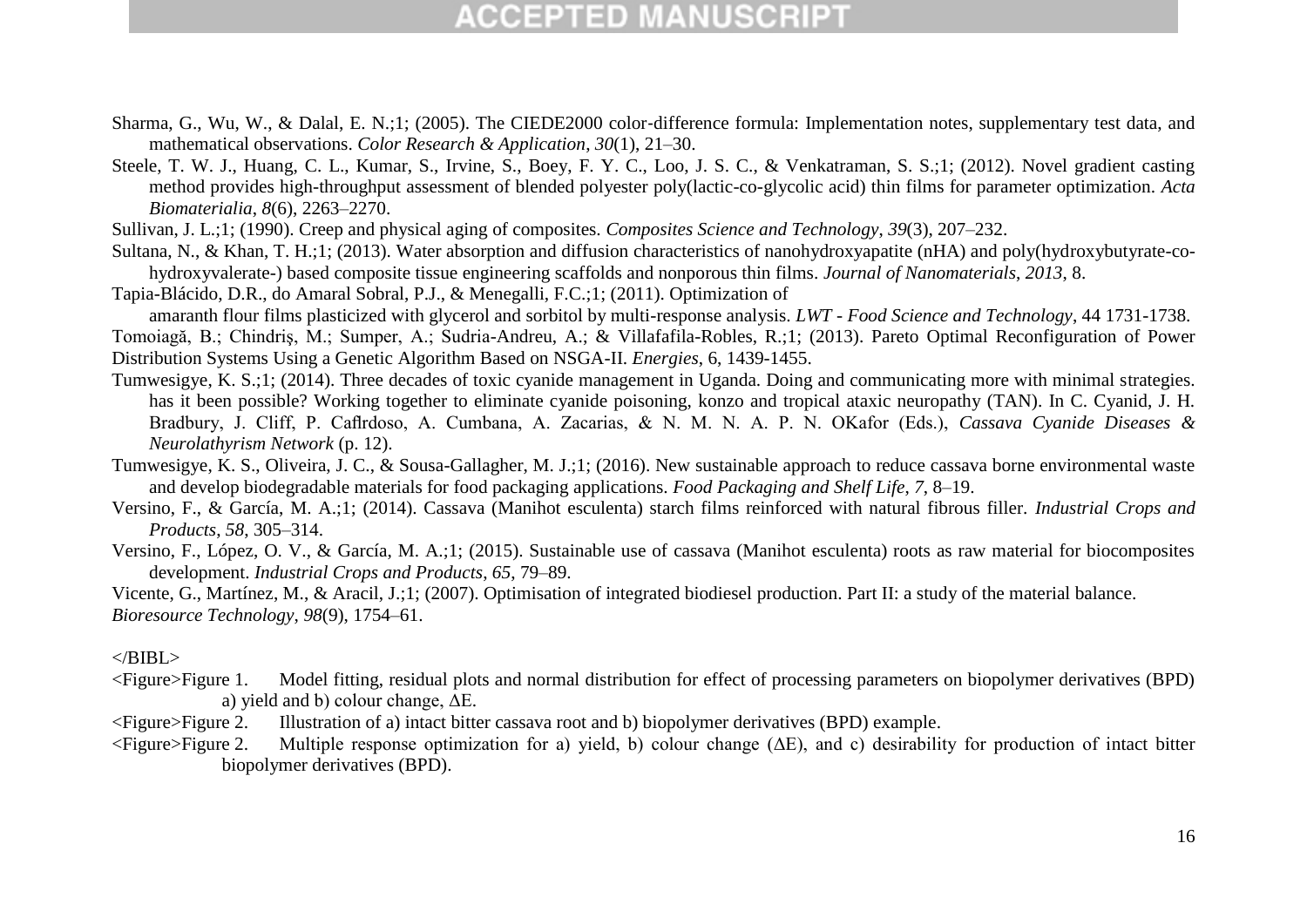- <Figure>Figure 3. Scanning electron micrograph a) and Fourier transmission infra-red spectra, b) analysis of biopolymer derivatives at optimum conditions using sweet cassava (SC) (ai & bi) or intact bitter cassava global desirability (GD) (aii & bii).
- $\leq$ Figure>Figure 4. DSC (a) and TGA (b) analysis of intact bitter cassava (BC) and sweet cassava (SC) biopolymer derivatives (BPD). S<sub>1</sub> &  $S_2$ , DSC thermograms of SC BPD for first & second heating; S, TGA decomposition curve of SC BPD; GD<sub>1</sub> & GD<sub>2</sub> global desirability, DSC thermograms of BC BPD for first & second heating; and GD global desirability, TGA decomposition curve of BC BPD.
- <Figure>Figure 5. Standardisation effect on film moisture barrier properties as influenced by (a and b) temperature. Points show average moisture permeability experimental data at 75 RH [P(av) 75]; 85 RH [P(av) 85]; 95 RH [P(av) 95]. Dotted and bold lines represent corresponding permeability fitted by Arrhenius model (a) and combined Arrhenius and William-landel-Ferry (WLF) models (b);
- (c) relative humidity showing exponential increase of moisture permeability; (d) time-temperature superposition of William-landel-Ferry (WLF) model showing best to the data.
- Concept 1. Desirability function concept for using in multiple variable optimisations

| <b>Runs</b>    |                | Actual/coded independent variables |            |                      | Thermoplastic derivatives     |
|----------------|----------------|------------------------------------|------------|----------------------|-------------------------------|
|                | <b>Buffer</b>  | Cassava waste                      | Extraction | Yield, %             | Colour change,                |
|                | concentration, | solids, w/w %                      | time, Min. |                      | $\Delta E$                    |
|                | $W/V$ %        |                                    |            |                      |                               |
|                | $0.0(-1)$      | 23.0(0)                            | $4.0(-1)$  | $28.0 \pm 0.1 a$     | 6.3 $\pm$ 0.1 a               |
| $\overline{2}$ | 2.0(0)         | 23.0(0)                            | 7.0(0)     | $32.9 \pm 0.2 b$     | $4.3 \pm 0.0 b$               |
| 3              | 4.0(1)         | 30.0(1)                            | 7.0(0)     | 38.0 $\pm$ 0.3 $c$   | 5.6 $\pm$ 0.1 $c$             |
| $\overline{4}$ | 2.0(0)         | $15.0(-1)$                         | 10.0(1)    | $27.9 \pm 0.3 a$     | $4.8 \pm 0.0$ d,b             |
| 5              | 4.0(1)         | 23.0(0)                            | $4.0(-1)$  | $27.9 \pm 0.4 a$     | 5.8 $\pm$ 0.0 $a, c, e, g, l$ |
| 6              | 2.0(0)         | 23.0(0)                            | 7.0(0)     | $26.7 \pm 0.5 a$     | 5.5 $\pm$ 0.0 e,c             |
| 7              | $0.0(-1)$      | 23.0(0)                            | 10.0(1)    | $27.0 \pm 0.4 a$     | 5.2 $\pm$ 0.1 f,c,d,e         |
| 8              | 2.0(0)         | 30.0(1)                            | 10.0(1)    | $27.9 \pm 0.4$ a,j   | 6.3 $\pm$ 0.1 a               |
| 9              | $0.0(-1)$      | $15.0(-1)$                         | 7.0(0)     | $27.8 \pm 0.4$ a,k   | 6.1 $\pm$ 0.0 $a$ ,g          |
| 10             | 2.0(0)         | 23.0(0)                            | 7.00(0)    | $33.8 \pm 0.2$ d,b   | 5.7 $\pm$ 0.0 g,c,e,f         |
| 11             | 2.0(0)         | $15.0(-1)$                         | $4.0(-1)$  | $37.1 \pm 0.3$ e,b,c | 5.1 $\pm$ 0.0 h,c,d,e,f       |

<Table>Table 1. Box-Behnken design matrix: Actual/coded variables of processing parameters and biopolymer derivatives (BPD) yield and colour.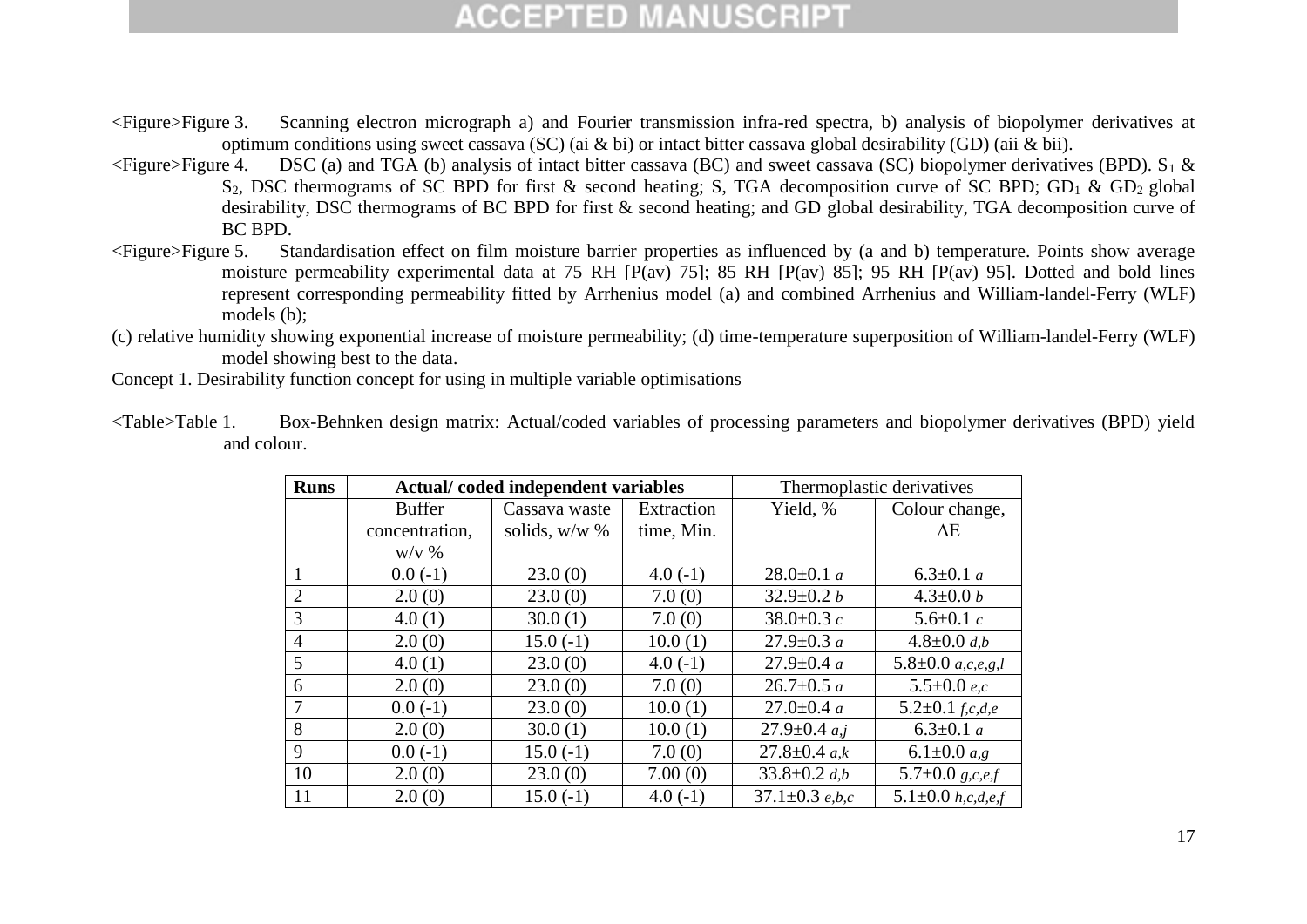| 1 <sub>2</sub> | 4.0(1)    | $15.0(-1)$ | 7.0(0)    | $31.1 \pm 0.3$ f,d        | $4.9 \pm 0.1$ <i>i,d,h,f,j</i>                                     |
|----------------|-----------|------------|-----------|---------------------------|--------------------------------------------------------------------|
| 1 <sub>2</sub> | $0.0(-1)$ | 30.0(1)    | 7.0(0)    | 23.0 $\pm$ 0.4 g          | $4.7 \pm 0.1$ j,b,d,f,h                                            |
| 14             | 4.0(1)    | 23.0(0)    | 10.0(1)   | $38.8 \pm 0.1$ h,c.e      | 4.1 $\pm$ 0.0 k,b                                                  |
|                | 2.0(0)    | 30.0(1)    | $4.0(-1)$ | 23.1 $\pm$ 0.3 <i>i.g</i> | 5.4 $\pm$ 0.0 <i>l</i> , <i>f</i> , <i>g</i> , <i>h</i> , <i>j</i> |

Marked differences (subscripts) are significant at  $p < 0.05$ 

Table 2 Analysis of variance of effects of a) processing conditions on total cyanogen and colour, and b) peeling on total cyanogen. **a)**

| Parameter                   | Sum of Squares (SS) |                               |  |  |  |  |  |
|-----------------------------|---------------------|-------------------------------|--|--|--|--|--|
|                             | Total cyanogens     | Colour difference, $\Delta E$ |  |  |  |  |  |
| $(1)$ Buffer L+Q            | $0.0164**$          | $0.9214^{ns}$                 |  |  |  |  |  |
| $(2)$ Waste L+Q             | $9.1808^{ns}$       | $0.20632*$                    |  |  |  |  |  |
| $(3)$ Sodium bisulphite L+Q | 16.8033*            | 4.22208*                      |  |  |  |  |  |
| $1*2$                       | 23.0613*            | $6.42021*$                    |  |  |  |  |  |
| $1*3$                       | 68.5222*            | 4.62008*                      |  |  |  |  |  |
| $2*3$                       | $4.2222*$           | $0.9148*$                     |  |  |  |  |  |
| Error                       | 4.334               | 3.29029                       |  |  |  |  |  |
| <b>Total SS</b>             | 118.5975            | 18.9811                       |  |  |  |  |  |
| $R^2$                       | 0.97                | 0.83                          |  |  |  |  |  |

\*Significant at 1% level

\*Significant at 5% level

ns, not significant

**b)**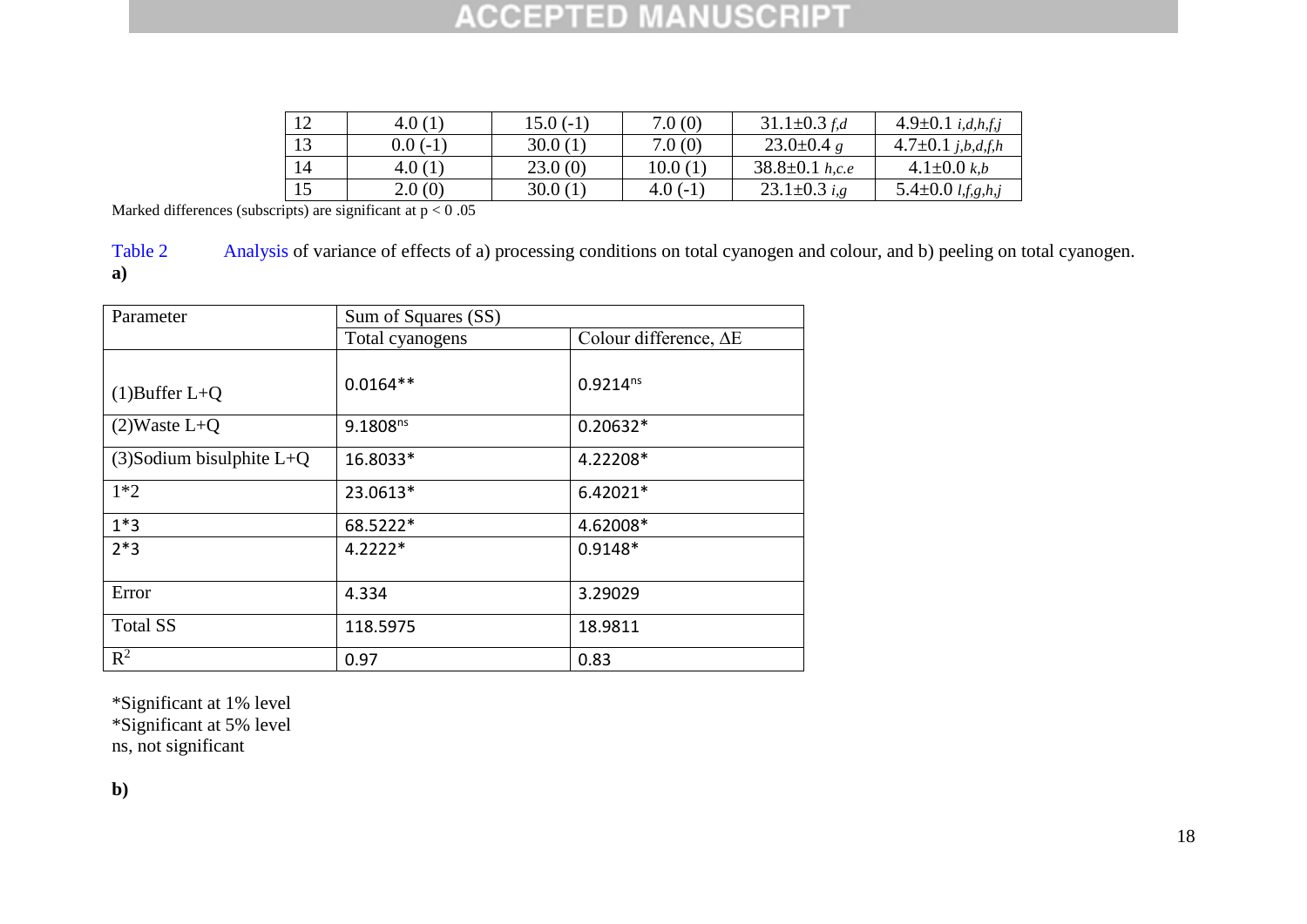| Parameter                 | Sum of Squares (SS) |
|---------------------------|---------------------|
|                           | Total cyanogens     |
|                           |                     |
| $(1)$ Sodium chloride L+Q | 39.7139*            |
| $(2)$ Sulphuric acid L+Q  | 4.8668*             |
| $(3)$ Peeling L           | 74.8370*            |
| $1*2$                     | 4.2133*             |
| $1*3$                     | 7.1268*             |
| $2*3$                     | 5.5200*             |
| Error                     | 4.5923              |
| <b>Total SS</b>           | 140.8700            |
| $\mathbb{R}^2$            | 0.97                |

\* Significant at 1% level

<Table>Table 3. Optimised intact bitter cassava biopolymer derivatives (BPD) a) individual response desirability using non-repetitive permutation approach, and b) validated optimal yield for global standardised methodology.

| Permutation | Buffer,  | Waste solids, | Extraction | Yield, % | Colour             | Desirability, |
|-------------|----------|---------------|------------|----------|--------------------|---------------|
|             | $\%$ w/v | $W/W$ %       | time, Min. |          | change, $\Delta E$ |               |
| A           | 3.6      | 30            | 10         | 43       | 4.8                | 0.87          |
| B           | 3.7      | 30            | 10         | 43       | 4.8                | $0.89*$       |
| C           | 3.7      | 30            | 10         | 43       | 4.8                | 0.86          |
|             | 3.4      | 30            | 10         | 41       | 4.5                | 0.87          |
| E           | 3.4      | 30            | 10         | 41       | 4.5                | 0.87          |
| F           | 3.3      | 30            | 10         | 41       | 4.5                | $0.87*$       |
| G           | 3.2      | 30            | 10         | 40       | 4.5                | 0.87          |
| H           | 2.9      | 30            | 10         | 39       | 4.5                | 0.92          |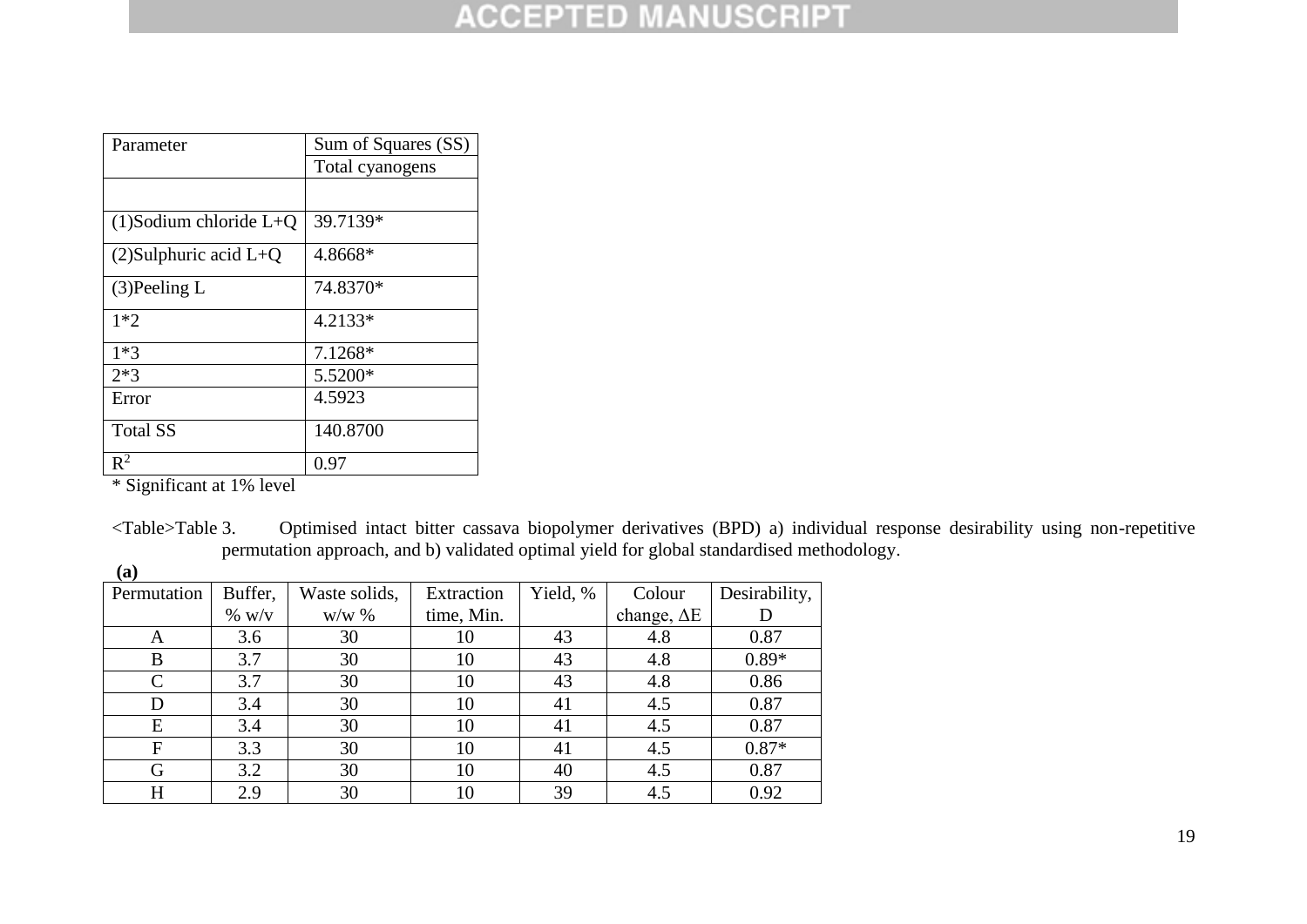|            | ر . ب | $\Omega$<br>υc | ◡   | 30 | т.  | $0.94*$                |
|------------|-------|----------------|-----|----|-----|------------------------|
|            | ر . ب | $\Omega$       | ∸⊽  | 30 | +.  | በ 03                   |
| $- -$<br>∸ | ◡.    | $\Omega$<br>υU | ⊥ ∪ | 30 | 4.J | $\Omega$ 02*<br>v. . J |

**(b)**

| Permutation | Buffer,  | Waste   | Extraction | Optimal | Experimental     | Mean relative              |
|-------------|----------|---------|------------|---------|------------------|----------------------------|
|             | $\%~W/V$ | solids, | time, Min. | yield,  | validated yield, | deviation modulus $\rho$ , |
|             |          | $W/W$ % |            | %       | %                | $\%$                       |
| B           | 3.7      | 30.0    | 10         | 43.0    | 42.3             | 24.5                       |
| F           | 3.3      | 30.0    | 10         | 41.0    | 40.7             | 4.5                        |
|             | 2.9      | 30.0    | 10         | 39.0    | 37.8             | 72.0                       |
| $\bf K$     | 3.1      | 30.0    | 10         | 39.0    | 38.4             | 18.0                       |
| GD          | 4.0      | 23.0    | 10         | 38.8    | 38.4             | 8.0                        |
| formulation |          |         |            |         |                  |                            |

Table 4 Fitted sorption models and estimated parameters for intact bitter cassava BPD (a) and film diffusion coefficients  $(m2s^{-1})$  (b) at various temperatures and relative humidity.

**(a)**

| <b>Model</b>        | <b>Equation</b>                                                              |                | Parameters at various temperatures (°C) |                 |                 |  |  |
|---------------------|------------------------------------------------------------------------------|----------------|-----------------------------------------|-----------------|-----------------|--|--|
| name                |                                                                              |                |                                         |                 |                 |  |  |
|                     |                                                                              |                | 10                                      | 20              | 30              |  |  |
| Modified            |                                                                              | MMC, % d.b.    | 9.90-67.44                              | 2.07-53.24      | 2.00-50.46      |  |  |
| BET,                | $_{q} = \frac{M_{0}Ca_{w}}{ (1-a_{w})(1-Cln(1-a_{w})) }$<br>$M_{\rm \it eq}$ | M <sub>O</sub> | 17.98                                   | 16.18           | 15.46           |  |  |
| Brunauer,<br>(1943) |                                                                              | C              | 10.38                                   | $2.73 \pm 0.14$ | 2.66            |  |  |
|                     |                                                                              | $\dot{P}$ , %  | $4.08 \pm 0.16$                         | $4.29 \pm 0.22$ | $3.42 \pm 0.01$ |  |  |
|                     |                                                                              | $VR$ %         | $1.13 \pm 0.36$                         | 0.41            | $0.28 \pm 0.04$ |  |  |
|                     |                                                                              | $R^2$          | 0-99631                                 | 0.99851         | 0.99885         |  |  |
|                     |                                                                              |                |                                         |                 |                 |  |  |
| Oswin,              |                                                                              | MMC, % d.b.    | 7.98-65.59                              | 3.81-54.55      | 3.57-51.95      |  |  |
| Chen $&$            | $a_{\scriptscriptstyle{w}}^{\vphantom{\dagger}}$<br>$\overline{MC}_{eq}$     | K              | 0.48                                    | 14.90           | 14.20           |  |  |
|                     | $\cdot - a_{w}$                                                              |                |                                         |                 |                 |  |  |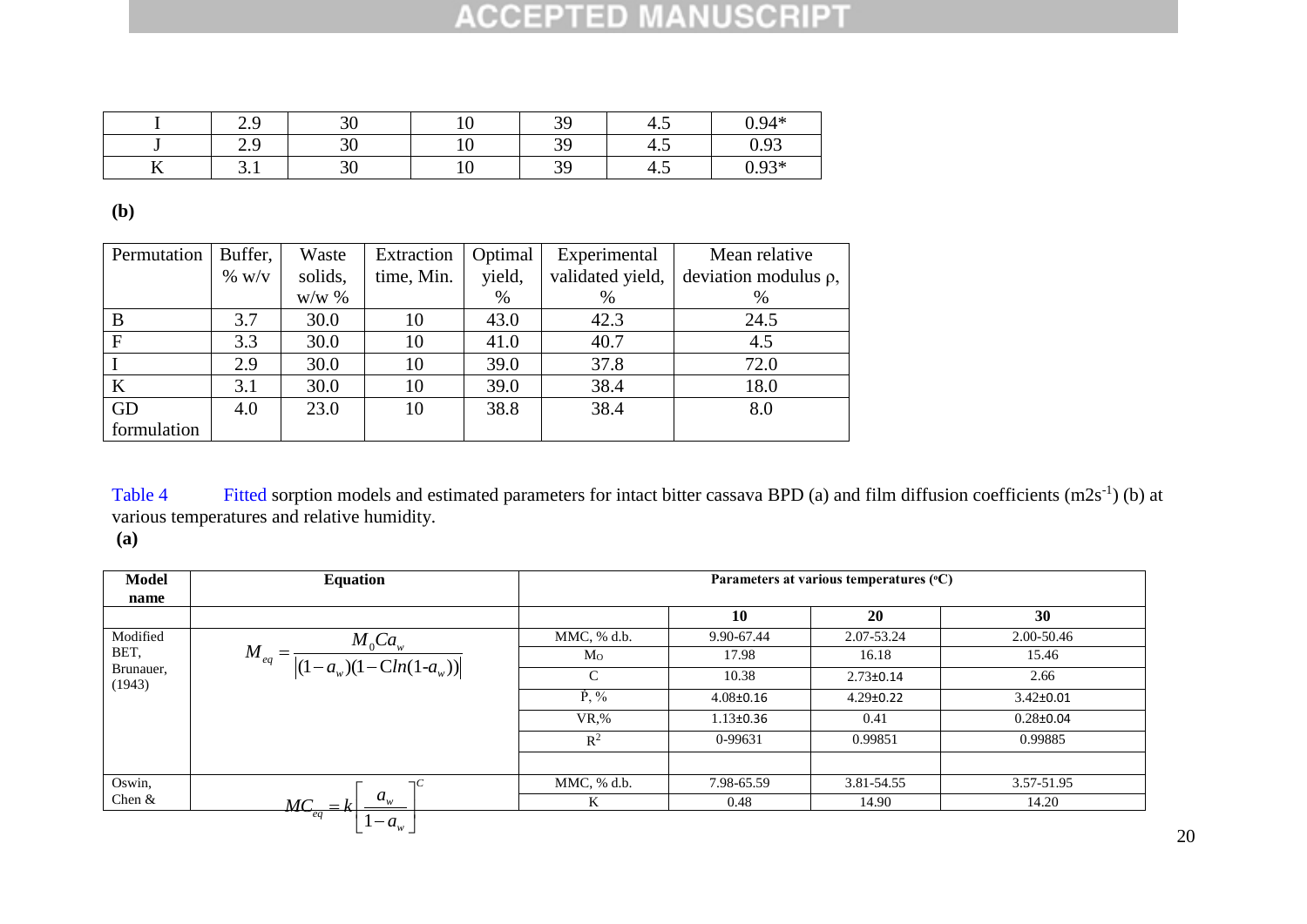| Morey,               |                                    |                |          | $\mathcal{C}$ |         | 22.88           |       | 0.59            |            | 0.59            |        |
|----------------------|------------------------------------|----------------|----------|---------------|---------|-----------------|-------|-----------------|------------|-----------------|--------|
| 1989)                |                                    |                |          | $\dot{P}$ , % |         | $9.58 \pm 0.17$ |       | $4.01 \pm 0.15$ |            | $4.50 \pm 0.01$ |        |
|                      |                                    |                |          | $VR,\%$       |         | $5.03 \pm 0.36$ |       | $0.73 \pm 0.22$ |            | $0.38 \pm 0.07$ |        |
|                      |                                    |                |          | $R^2$         |         | 0.98756         |       | 0.99818         |            | 0.99955         |        |
|                      |                                    |                |          |               |         |                 |       |                 |            |                 |        |
| Peleg,               | $MC_{eq} = A a_w^B + C a_w^D$      |                |          | MMC, % d.b.   |         | 10.92-67.49     |       | 4.10-54.12      | 3.92-51.42 |                 |        |
| Peleg,               |                                    |                |          | A             |         | 28.04           |       | 29.32           | 27.35      |                 |        |
| (1993)               |                                    |                |          | B             | 0.41    |                 | 0.91  |                 | 0.92       |                 |        |
|                      |                                    |                |          | $\mathcal{C}$ |         | 83.53           |       | 81.20           |            | 67.55           |        |
|                      |                                    |                |          | D             |         | 6.84            |       | 10.05           |            | 8.78            |        |
|                      |                                    |                |          | $\dot{P}$ , % |         | $3.26 \pm 0.01$ |       | $5.58 \pm 0.00$ |            | $3.13 \pm 0.00$ |        |
|                      |                                    |                |          | $VR,\%$       |         | $0.59 \pm 0.04$ |       | $0.53 \pm 0.02$ |            | $0.12 \pm 0.02$ |        |
|                      |                                    |                |          | $R^2$         |         | 0.99854         |       | 0.99818         |            | 0.99955         |        |
|                      |                                    |                |          |               |         |                 |       |                 |            |                 |        |
| Arrhenius,           | $P = P_0 exp^{-E_P/\overline{RT}}$ | aw             | 0.1      | $0.2\,$       | 0.3     | 0.4             | 0.5   | $0.6\,$         | 0.7        | 0.8             | 0.9    |
| Arrhenius,<br>(1874) |                                    | $E_p$          | 43106.6  | 303887.7      | 22983.8 | 17893.7         | 14414 | 12472.6         | 11859.8    | 11462.9         | 9609.9 |
|                      |                                    | P <sub>0</sub> | 1.03E-07 | 3.21E-05      | 9.1E-04 | 8.03E-29        | 0.05  | 8.22            | 0.12       | 0.32            | 1.11   |
|                      |                                    | $\mathbb{R}^2$ | 0.92     | 0.93          | 0.95    | 0.97            | 0.98  | 0.98            | 0.94       | 0.92            | 0.99   |

P, mean relative deviation modulus; VR, standard error of estimate; R<sup>2</sup>, coefficient of determination; M<sub>eq</sub>, equilibrium moisture content; MMC, modelled moisture content; *Mₒ, monolayer moisture content; d.b., dry basis; aw, water activity; A, B, C, D, K, models' coefficients; P, water vapour permeability; P0, pre-exponential factor; Ep, activation energy for permeation; R, gas constant (8.314 J/mol K)*; *T, temperature (expressed in .K*

**(b)**

| Temp, <sup>o</sup> C | <b>Relative humidity, %</b> |
|----------------------|-----------------------------|
|                      |                             |
|                      |                             |